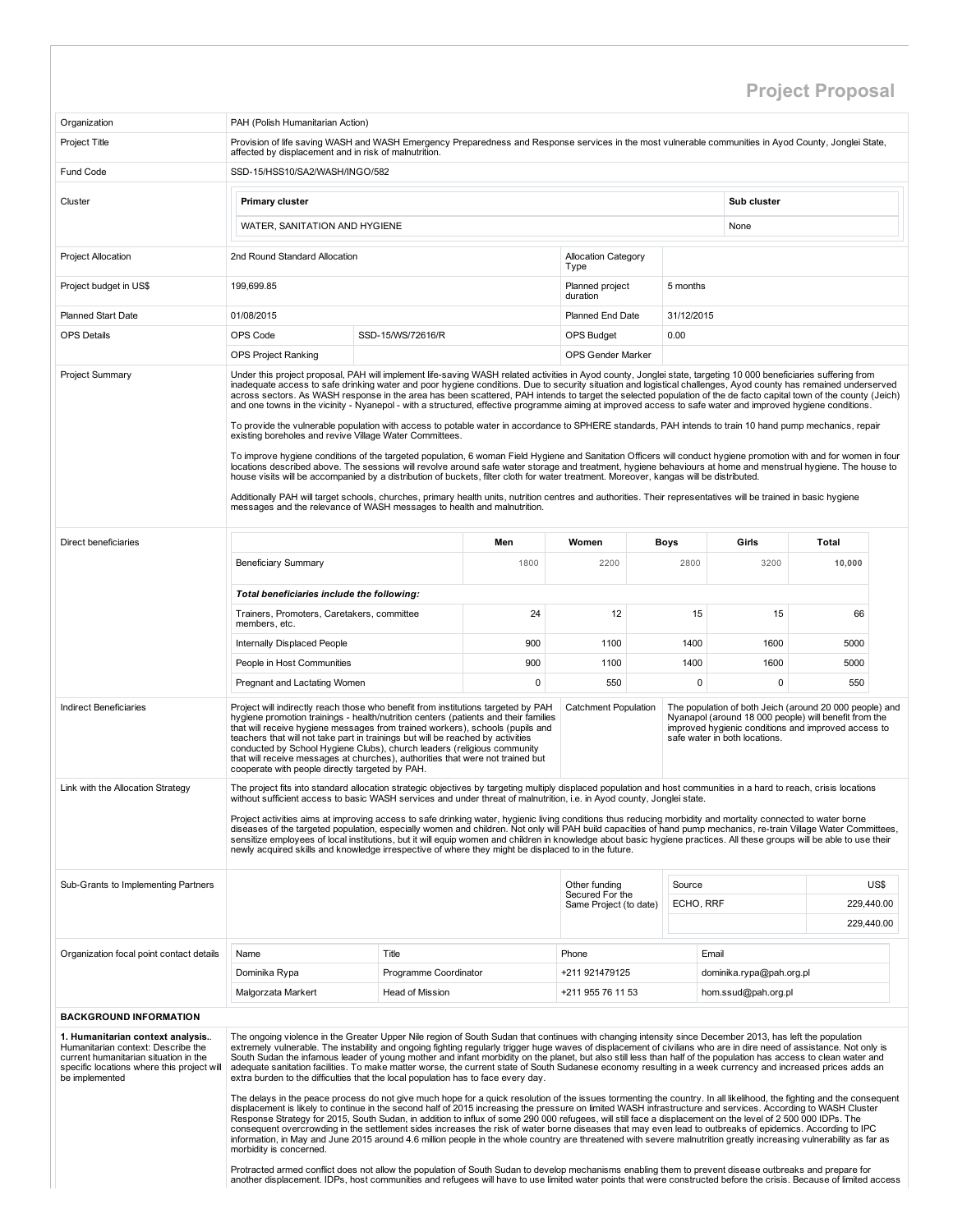|                                                                                                                                                                                                                                                                                                                                                                                  | to remote areas of big concentration of IPDs, creation of new water point will be extremely difficult. Therefore, proper maintenance of already existing ones seems<br>to be the best solution for sustainable usage of limited by safe water sources. Therefore, meeting the SPHERE standards, preventing and containing outbreaks of<br>waterborne diseases, including cholera outbreak should remain a priority countrywide throughout 2015.                                                                                                                                                                                                                                                                                                                                                                                                                                                                                                                                                                                                                                                                                                                                                                                                                                                                                                                                                                                                                                                                                                                                                                                                                                                                             |                                                                                                     |                             |
|----------------------------------------------------------------------------------------------------------------------------------------------------------------------------------------------------------------------------------------------------------------------------------------------------------------------------------------------------------------------------------|-----------------------------------------------------------------------------------------------------------------------------------------------------------------------------------------------------------------------------------------------------------------------------------------------------------------------------------------------------------------------------------------------------------------------------------------------------------------------------------------------------------------------------------------------------------------------------------------------------------------------------------------------------------------------------------------------------------------------------------------------------------------------------------------------------------------------------------------------------------------------------------------------------------------------------------------------------------------------------------------------------------------------------------------------------------------------------------------------------------------------------------------------------------------------------------------------------------------------------------------------------------------------------------------------------------------------------------------------------------------------------------------------------------------------------------------------------------------------------------------------------------------------------------------------------------------------------------------------------------------------------------------------------------------------------------------------------------------------------|-----------------------------------------------------------------------------------------------------|-----------------------------|
|                                                                                                                                                                                                                                                                                                                                                                                  | Jonglei State was in a difficult situation before the December 2013 crisis. According to OCHA and WASH Cluster predictions, Jonglei remains one of the most<br>sensitive states in terms of displacement, fighting, flooding, disease outbreaks and malnutrition, especially in the opposition controlled areas.                                                                                                                                                                                                                                                                                                                                                                                                                                                                                                                                                                                                                                                                                                                                                                                                                                                                                                                                                                                                                                                                                                                                                                                                                                                                                                                                                                                                            |                                                                                                     |                             |
| 2. Needs assessment. Explain the<br>specific needs of the target group(s),<br>explaining existing capacity and gaps.<br>State how the needs assessment was<br>conducted, list any baseline data and<br>explain how the number of<br>beneficiaries has been developed.<br>Indicates references to assessments<br>such as Multi-cluster/sector Initial<br>Rapid Assessments (MIRA) | PAH has conducted interventions in Jeich and in Nyanypol in 2014 and 2015. The feedback from those interventions as well as the information from stakeholders<br>on the ground (NGOs operating in the area, local authorities) have been used to draft this project proposal.                                                                                                                                                                                                                                                                                                                                                                                                                                                                                                                                                                                                                                                                                                                                                                                                                                                                                                                                                                                                                                                                                                                                                                                                                                                                                                                                                                                                                                               |                                                                                                     |                             |
| 3. Description Of Beneficiaries                                                                                                                                                                                                                                                                                                                                                  | PAH will target 10 000 people in the two selected project locations. The main priority will be on women, school children and those involved in functioning local<br>structures related to water and sanitation.                                                                                                                                                                                                                                                                                                                                                                                                                                                                                                                                                                                                                                                                                                                                                                                                                                                                                                                                                                                                                                                                                                                                                                                                                                                                                                                                                                                                                                                                                                             |                                                                                                     |                             |
|                                                                                                                                                                                                                                                                                                                                                                                  | Investing in women, who are the primary household carriers, brings long-term results that guarantee a sustainability of the action. Women are usually keen to<br>cooperate and participate in meeting or trainings concerning hygiene and sanitation and they act as excellent multipliers of the acquired knowledge within their<br>community. Women will be involved in planning of the activities which will allow for a response tailored to their needs. They will be specially targeted during project<br>implementation (e.g. special hygiene promotion sessions). PAH will train women as hygiene promoters thus building their capacities.                                                                                                                                                                                                                                                                                                                                                                                                                                                                                                                                                                                                                                                                                                                                                                                                                                                                                                                                                                                                                                                                         |                                                                                                     |                             |
|                                                                                                                                                                                                                                                                                                                                                                                  | School children will be another prioritized group of beneficiaries. Working with youngsters, especially in the realm of proper hygiene behavior, brings long-term<br>benefits not only for them but also for their families and the whole community.                                                                                                                                                                                                                                                                                                                                                                                                                                                                                                                                                                                                                                                                                                                                                                                                                                                                                                                                                                                                                                                                                                                                                                                                                                                                                                                                                                                                                                                                        |                                                                                                     |                             |
|                                                                                                                                                                                                                                                                                                                                                                                  | PAH will be conducting activities with local institutions dealing with WASH related issues. In many cases, structures functioning on the ground need only bit of<br>support in order to become more effective. Building capacities of already existing local institutions ensures sustainability as it engages people already motivated to<br>work for their communities.                                                                                                                                                                                                                                                                                                                                                                                                                                                                                                                                                                                                                                                                                                                                                                                                                                                                                                                                                                                                                                                                                                                                                                                                                                                                                                                                                   |                                                                                                     |                             |
|                                                                                                                                                                                                                                                                                                                                                                                  | The detailed numbers regarding the beneficiaries are as follows:<br>- 5 000 beneficiaries benefiting from access to safe water from 10 repaired/rehabilitated boreholes<br>- 6 female Field Hygiene and Sanitation Officers trained and employed for 4 months of project duration<br>- 10 000 household reached with hygiene promotion messages and distribution of water filtering and storage materials (bucket, filter cloth)<br>- 2000 women receiving kangas as dignity material, used for many purposes (as mosquito net, sleeping mat, blanket and as traditional material used during<br>menstruation)<br>- 50 members from 10 village water committees (5 members each) trained in water point maintenance and basic hygiene messages, at least half of members will be<br>female<br>- 16 representatives of local authorities, health institutions, churches and nutrition centres (2 from each institution in 2 locations) trained on relevance of safe water<br>and hygiene practices and the links with health and malnutrition                                                                                                                                                                                                                                                                                                                                                                                                                                                                                                                                                                                                                                                                                |                                                                                                     |                             |
|                                                                                                                                                                                                                                                                                                                                                                                  | - 4 teachers trained on basic hygiene messages and methodologies of working with children when conveying hygiene messages<br>- 30 school kids (15 in each School Hygiene Club) mobilized and trained on hygiene messages, at least half of the members will be females.                                                                                                                                                                                                                                                                                                                                                                                                                                                                                                                                                                                                                                                                                                                                                                                                                                                                                                                                                                                                                                                                                                                                                                                                                                                                                                                                                                                                                                                     |                                                                                                     |                             |
| 4. Grant Request Justification.                                                                                                                                                                                                                                                                                                                                                  | PAH has been present in Jonglei State in South Sudan since 2006. In 2006-2011, PAH implemented a number of WASH and FSL projects, mainly in Bor, Uror, Duk,<br>Twic East, Akobo and Nyrol. In 2012 PAH erected a compound in Ayod Town and focused activities on capacity building - working with Village Water Committees,<br>pump mechanics, School Hygiene Clubs. In 2014 and 2015 PAH Emergency Response Team conducted rapid interventions in following locations of Ayod county:<br>Ayod Town, Jiech, Haat, Pagil and Nyanapol. Additional responses were done by other partners in Menime (SII), Haat, Pagil, Nyanapol (Unicef), Mogok, Gorwai<br>(IOM), Kotdalok (Oxfam).                                                                                                                                                                                                                                                                                                                                                                                                                                                                                                                                                                                                                                                                                                                                                                                                                                                                                                                                                                                                                                           |                                                                                                     |                             |
|                                                                                                                                                                                                                                                                                                                                                                                  | All those responses addressed only needs existing at that particular time. No long term and holistic programme was implemented by any of WASH partners. This<br>kind of selective approach made it possible to serve several locations, leaving them, however, underserved due to lack of follow-up and capacity on the ground to<br>take over responsibility for activities and facilities.                                                                                                                                                                                                                                                                                                                                                                                                                                                                                                                                                                                                                                                                                                                                                                                                                                                                                                                                                                                                                                                                                                                                                                                                                                                                                                                                |                                                                                                     |                             |
|                                                                                                                                                                                                                                                                                                                                                                                  | The majority of assessment and intervention reports prepared by PAH and partners working in Ayod area (e.g.<br>PAH Medair Nyanepol Intervention Report, 2015.03.24, Kandak RRM Mission Report from 16-24.01.2015) highlight logistical and security challenges. The<br>population on the ground does not have sufficient access to safe drinking water and does not practice good hygiene behaviours, thus creating tilife threatening<br>conditions.                                                                                                                                                                                                                                                                                                                                                                                                                                                                                                                                                                                                                                                                                                                                                                                                                                                                                                                                                                                                                                                                                                                                                                                                                                                                       |                                                                                                     |                             |
|                                                                                                                                                                                                                                                                                                                                                                                  | According to intervention reports from partners (WASH Cluster Dropbox reg. Ayod County -<br>https://www.dropbox.com/sh/oh96ozwdn0klph4/AABRXXIEt7TUhLqI2Qm6UkRa/Ayod?dl=0) all organizations implemented short term activities and did not<br>coordinate implementation with one another, e.g. different time frame of PAH and SI interventions in neighboring locations Menime and Haat concluded with double<br>registration and overlapping (communities moved from one location to another to participate in two registrations). The one static WASH partner on the ground, i.e.<br>Cristian Mission for Development (CMD), does not have the capacities to serve the whole population.                                                                                                                                                                                                                                                                                                                                                                                                                                                                                                                                                                                                                                                                                                                                                                                                                                                                                                                                                                                                                                 |                                                                                                     |                             |
|                                                                                                                                                                                                                                                                                                                                                                                  | All above mentioned challenges that implementing partners faced in Ayod resulted in a short term, fragmented interventions devoid of general approach which left<br>community dependent on the next rapid response bringing much needed, but still inadequate assistance.                                                                                                                                                                                                                                                                                                                                                                                                                                                                                                                                                                                                                                                                                                                                                                                                                                                                                                                                                                                                                                                                                                                                                                                                                                                                                                                                                                                                                                                   |                                                                                                     |                             |
|                                                                                                                                                                                                                                                                                                                                                                                  | Based on that, PAH is a strong proponent of a more static presence in two locations in the County: Jiech, its current headquarter and Nyanepol, which, despite the<br>flooding and transport challenges, still is in walking distance. PAH team, which will consist of 2 Hygiene and Sanitation Officers and 2 WASH Technicians, will work<br>with 2 communities to improve access to safe water and hygiene practices. PAH team will train Pump Mechanics, who will repair or rehabilitate BHs. The facilities<br>will be kept clean by trained Committees thus increasing access to safe water. Sessions for women, men, girls and boys on hygiene practices at personal,<br>household and community level will be conducted by female Hygiene and Sanitation Officers, who will also tackle with the issue of menstrual hygiene and will<br>conduct kanga distribution. During HH visits, sustainable water treatment methods through three-pot system will be promoted. buckets and filter cloth will be<br>distributed. Hygiene sessions will improve hygiene conditions of targeted HHs and safe storage will increase access to safe water. Sessions for teachers, health<br>workers, church leaders and authorities on hygiene issues will give the project sustainability.                                                                                                                                                                                                                                                                                                                                                                                                                                         |                                                                                                     |                             |
|                                                                                                                                                                                                                                                                                                                                                                                  | Longer presence and focus on capacity building for key actors (women, teachers, pupils, church leaders, groups responsible for water point maintenance) will help<br>communities adapt to changing conditions, potential new displacement to other location or influx of new IDPs from surroundings areas (e.g. southern Unity).                                                                                                                                                                                                                                                                                                                                                                                                                                                                                                                                                                                                                                                                                                                                                                                                                                                                                                                                                                                                                                                                                                                                                                                                                                                                                                                                                                                            |                                                                                                     |                             |
| 5. Complementarity. Explain how the<br>project will complement previous or<br>ongoing projects/activities implemented<br>by your organization.                                                                                                                                                                                                                                   | In 2014 and 2015 PAH implemented WASH and NFI rapid responses in 19 locations mainly in Jonglei, but also in Unity (Bentiu) and Central and Eastern Equatoria<br>(Juba and Ikwotos). All rapid interventions aim to cover basic needs of communities and hand over responsibility of constructed facilities and trained people to<br>authorities or NGOs present in the area. However, not in all locations have a partner ready to take over activities and responsibilities. In such cases, PAH sees a<br>big need of additional follow up activities that could serve communities longer and build their resilience for any new unexpected circumstances.<br>Jiech and Nyanepol were targeted by PAH WASH and NFI rapid responses: in Jiech PAH focused on borehole rehabilitation, hygiene promotion and distribution of<br>WASH and ES NFI. In Nyanepol PAH team did NFI distribution and hygiene promotion activities. In both locations PAH implemented most needed activities, but still<br>left communities in need of additional support. The needs still present on the ground include: lack of sufficient number of pump mechanics and Village Water<br>Committees that could take care of proper maintenance of water points, lack of specific, gender focused hygiene promotion programme and supporting those, who<br>cannot access borehole water due to to big distance.<br>According to conditions mentioned above, PAH would like to deploy a special team consisting of WASH Technicians and Hygiene and Sanitation Officers that will<br>focus only on improving WASH conditions in those two locations. PAH chose those two because of its previous presence therein and because of knowledge of both |                                                                                                     |                             |
|                                                                                                                                                                                                                                                                                                                                                                                  | communities and their needs (in Jiech PAH team conducted a PDM survey which showed that the majority of people that were not satisfied with distributed by PAH<br>items, needed more buckets for safe storage of water).                                                                                                                                                                                                                                                                                                                                                                                                                                                                                                                                                                                                                                                                                                                                                                                                                                                                                                                                                                                                                                                                                                                                                                                                                                                                                                                                                                                                                                                                                                    |                                                                                                     |                             |
| <b>LOGICAL FRAMEWORK</b>                                                                                                                                                                                                                                                                                                                                                         |                                                                                                                                                                                                                                                                                                                                                                                                                                                                                                                                                                                                                                                                                                                                                                                                                                                                                                                                                                                                                                                                                                                                                                                                                                                                                                                                                                                                                                                                                                                                                                                                                                                                                                                             |                                                                                                     |                             |
| Overall project objective                                                                                                                                                                                                                                                                                                                                                        | Decrease in mortality and morbidity of the most vulnerable, conflict and malnutrition affected communities in Jiech and Nyanapol, Jonglei State in South Sudan                                                                                                                                                                                                                                                                                                                                                                                                                                                                                                                                                                                                                                                                                                                                                                                                                                                                                                                                                                                                                                                                                                                                                                                                                                                                                                                                                                                                                                                                                                                                                              |                                                                                                     |                             |
| Logical Framework details for WATER, SANITATION AND HYGIENE                                                                                                                                                                                                                                                                                                                      |                                                                                                                                                                                                                                                                                                                                                                                                                                                                                                                                                                                                                                                                                                                                                                                                                                                                                                                                                                                                                                                                                                                                                                                                                                                                                                                                                                                                                                                                                                                                                                                                                                                                                                                             |                                                                                                     |                             |
| <b>Cluster objectives</b>                                                                                                                                                                                                                                                                                                                                                        |                                                                                                                                                                                                                                                                                                                                                                                                                                                                                                                                                                                                                                                                                                                                                                                                                                                                                                                                                                                                                                                                                                                                                                                                                                                                                                                                                                                                                                                                                                                                                                                                                                                                                                                             | <b>Strategic Response Plan (SRP) objectives</b>                                                     | Percentage of<br>activities |
| products and services on a sustainable and equitable basis                                                                                                                                                                                                                                                                                                                       | 2015 SSO 3: Affected people have access to improved hygienic practices, hygiene promotion and delivery of hygiene                                                                                                                                                                                                                                                                                                                                                                                                                                                                                                                                                                                                                                                                                                                                                                                                                                                                                                                                                                                                                                                                                                                                                                                                                                                                                                                                                                                                                                                                                                                                                                                                           | SO 1: Save lives and alleviate suffering by providing multi-<br>sector assistance to people in need | 50                          |
| personal and domestic hygiene                                                                                                                                                                                                                                                                                                                                                    | 2015 SSO 1: Affected people have timely access to safe, and sufficient quantity of water for drinking, cooking, and                                                                                                                                                                                                                                                                                                                                                                                                                                                                                                                                                                                                                                                                                                                                                                                                                                                                                                                                                                                                                                                                                                                                                                                                                                                                                                                                                                                                                                                                                                                                                                                                         | SO 1: Save lives and alleviate suffering by providing multi-<br>sector assistance to people in need | 50                          |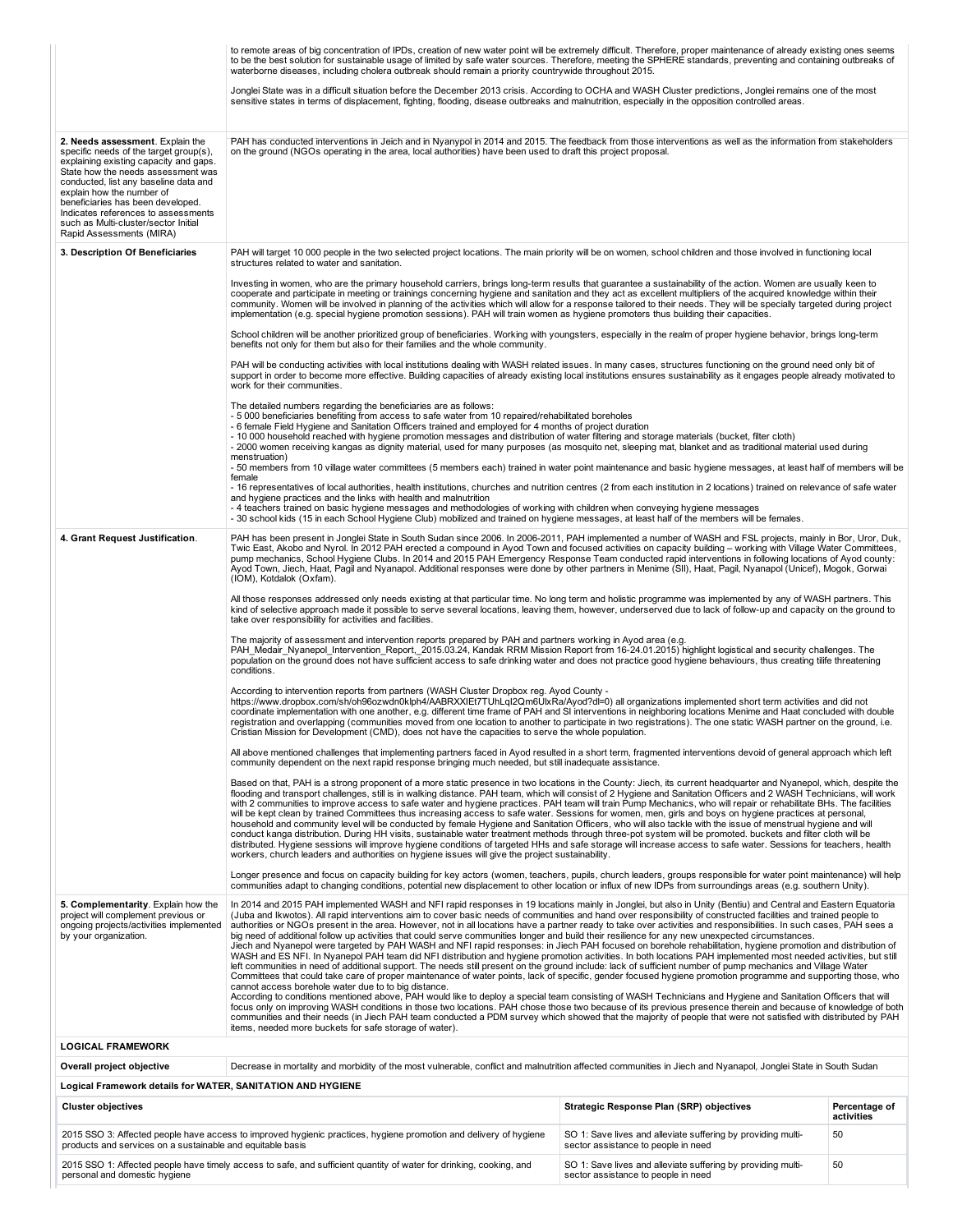|                                     |                                                                   | 2000 household in targeted areas have improved access to safe drinking water according to SHPERE standards                                                                                                                                                                                                                                            |                                |      |                                                                                                              |                                                                                                                                                                                                                                                                                                                                                                                                      |       |                                          |
|-------------------------------------|-------------------------------------------------------------------|-------------------------------------------------------------------------------------------------------------------------------------------------------------------------------------------------------------------------------------------------------------------------------------------------------------------------------------------------------|--------------------------------|------|--------------------------------------------------------------------------------------------------------------|------------------------------------------------------------------------------------------------------------------------------------------------------------------------------------------------------------------------------------------------------------------------------------------------------------------------------------------------------------------------------------------------------|-------|------------------------------------------|
| Code                                | Description                                                       |                                                                                                                                                                                                                                                                                                                                                       | <b>Assumptions &amp; Risks</b> |      |                                                                                                              |                                                                                                                                                                                                                                                                                                                                                                                                      |       |                                          |
| Output 1.1                          |                                                                   | 10 water points rehabilitated and maintained properly                                                                                                                                                                                                                                                                                                 | activities.                    |      | 6. No looting of PAH property and project materials.<br>7. Project locations remain accessible logistically. | 1. The security situation in the area enables the implementation of project<br>2. There is no major shortage of supplies on the market (e.g. cement).<br>3. The prices of supplies remain as predicted (no abrupt rise in prices)<br>4. Other project stakeholders actively participate to realize project objectives.<br>5. Partners timely and adequately provide supplies (core pipeline stocks). |       |                                          |
| <b>Indicators</b><br>Code           | Cluster                                                           | Indicator                                                                                                                                                                                                                                                                                                                                             |                                |      | <b>End Cycle Beneficiaries</b>                                                                               |                                                                                                                                                                                                                                                                                                                                                                                                      |       | End-                                     |
|                                     |                                                                   |                                                                                                                                                                                                                                                                                                                                                       |                                | Men  | Women                                                                                                        | <b>Boys</b>                                                                                                                                                                                                                                                                                                                                                                                          | Girls | Cycle<br>Target                          |
| Indicator<br>1.1.1                  | WATER, SANITATION<br>AND HYGIENE                                  | [Frontline services] # of Existing water points rehabilitated                                                                                                                                                                                                                                                                                         |                                |      |                                                                                                              |                                                                                                                                                                                                                                                                                                                                                                                                      |       | 10                                       |
|                                     | <b>Means of Verification:</b>                                     | Assessment report, Borehole Rehabilitation Record forms signed by pump mechanics and authorities                                                                                                                                                                                                                                                      |                                |      |                                                                                                              |                                                                                                                                                                                                                                                                                                                                                                                                      |       |                                          |
| Indicator<br>1.1.2                  | <b>WATER, SANITATION</b><br>AND HYGIENE                           | [Frontline services] # of people provided with sustained access to safe water supply<br>[SPHERE Standard]                                                                                                                                                                                                                                             |                                | 900  | 1100                                                                                                         | 1400                                                                                                                                                                                                                                                                                                                                                                                                 | 1600  | 5000                                     |
|                                     | <b>Means of Verification:</b>                                     | Borehole Rehabilitation Record forms with information on number of users per each water point, Post Intervention Monitoring survey with information on<br>number of jerry cans per person per day                                                                                                                                                     |                                |      |                                                                                                              |                                                                                                                                                                                                                                                                                                                                                                                                      |       |                                          |
| Indicator<br>1.1.3                  | WATER, SANITATION<br>AND HYGIENE                                  | 10 Village Water Committees trained on borehole maintenance (20 women and 30 men)                                                                                                                                                                                                                                                                     |                                |      |                                                                                                              |                                                                                                                                                                                                                                                                                                                                                                                                      |       | 10                                       |
|                                     | <b>Means of Verification:</b>                                     | Attendance list from the training, Post Intervention Monitoring survey on the condition of water points                                                                                                                                                                                                                                               |                                |      |                                                                                                              |                                                                                                                                                                                                                                                                                                                                                                                                      |       |                                          |
| Indicator<br>1.1.4                  | <b>WATER, SANITATION</b><br>AND HYGIENE                           | 10 local pump mechanics trained in hand pump repair and rehabilitation                                                                                                                                                                                                                                                                                |                                |      |                                                                                                              |                                                                                                                                                                                                                                                                                                                                                                                                      |       | 10                                       |
|                                     | <b>Means of Verification:</b>                                     | Attendance list, Reports on use of spares handed over to pump mechanics                                                                                                                                                                                                                                                                               |                                |      |                                                                                                              |                                                                                                                                                                                                                                                                                                                                                                                                      |       |                                          |
| <b>Activities</b>                   |                                                                   |                                                                                                                                                                                                                                                                                                                                                       |                                |      |                                                                                                              |                                                                                                                                                                                                                                                                                                                                                                                                      |       |                                          |
| Activity 1.1.1                      |                                                                   | Assessment on non-functioning water points in 2 targeted areas                                                                                                                                                                                                                                                                                        |                                |      |                                                                                                              |                                                                                                                                                                                                                                                                                                                                                                                                      |       |                                          |
| Activity 1.1.2                      |                                                                   | Purchase and preposition of spares and tools for borehole rehabilitation                                                                                                                                                                                                                                                                              |                                |      |                                                                                                              |                                                                                                                                                                                                                                                                                                                                                                                                      |       |                                          |
| Activity 1.1.3                      |                                                                   | Rehabilitation of broken boreholes in 2 areas of intervention                                                                                                                                                                                                                                                                                         |                                |      |                                                                                                              |                                                                                                                                                                                                                                                                                                                                                                                                      |       |                                          |
| Activity 1.1.4                      | selection process.                                                | Identification of potential members of 10 Village Water Committees and 10 pump mechanics in 2 locations. Local authorities in 2 locations of intervention will be included in the                                                                                                                                                                     |                                |      |                                                                                                              |                                                                                                                                                                                                                                                                                                                                                                                                      |       |                                          |
| Activity 1.1.5                      |                                                                   | Trainings for 10 Village Water Committees members in 2 locations (each committee will consist of 5 members). Committees will be responsible for maintenance of water points, i.e.<br>collecting information from community on broken boreholes and passing the information to authorities, clearing the surroundings of boreholes and proper fencing. |                                |      |                                                                                                              |                                                                                                                                                                                                                                                                                                                                                                                                      |       |                                          |
| Activity 1.1.6                      |                                                                   | Trainings for 10 pump mechanics in 2 locations of intervention - pump mechanics will be linked with authorities in each location and will be asked to rehabilitate borehole reported                                                                                                                                                                  |                                |      |                                                                                                              |                                                                                                                                                                                                                                                                                                                                                                                                      |       |                                          |
|                                     |                                                                   | by Village water Committee. Payment for their work will be done by community.                                                                                                                                                                                                                                                                         |                                |      |                                                                                                              |                                                                                                                                                                                                                                                                                                                                                                                                      |       |                                          |
| Activity 1.1.7                      |                                                                   | Handing over borehole spares and tools to local authorities in 2 locations for further use by pump mechanics trained by PAH when need arise.                                                                                                                                                                                                          |                                |      |                                                                                                              |                                                                                                                                                                                                                                                                                                                                                                                                      |       |                                          |
| Activity 1.1.8                      |                                                                   | Rehabilitation of boreholes by trained pump mechanics in all locations. Pump mechanics might be asked by community to repair or rehabilitate broken water points.                                                                                                                                                                                     |                                |      |                                                                                                              |                                                                                                                                                                                                                                                                                                                                                                                                      |       |                                          |
| Activity 1.1.9                      |                                                                   | Regular meetings with Village Water Committees members and pump mechanics in all 3 locations (once per month). WASH Technicians from PAH will regularly monitor work of<br>trained community members and will check the status of repaired /rehabilitated boreholes.                                                                                  |                                |      |                                                                                                              |                                                                                                                                                                                                                                                                                                                                                                                                      |       |                                          |
| Activity 1.1.10                     |                                                                   | Post Intervention Monitoring survey evaluating the condition of rehabilitated water points and performance of Village Water Committees and pump mechanics.                                                                                                                                                                                            |                                |      |                                                                                                              |                                                                                                                                                                                                                                                                                                                                                                                                      |       |                                          |
| Output 1.2                          |                                                                   | 2000 households treat water at Point of Use (household)                                                                                                                                                                                                                                                                                               | activities.                    |      | 6. No looting of PAH property and project materials.<br>7. Project locations remain accessible logistically. | 1. The security situation in the area enables the implementation of project<br>2. There is no major shortage of supplies on the market (e.g. cement).<br>3. The prices of supplies remain as predicted (no abrupt rise in prices)<br>4. Other project stakeholders actively participate to realize project objectives.<br>5. Partners timely and adequately provide supplies (core pipeline stocks). |       |                                          |
|                                     |                                                                   |                                                                                                                                                                                                                                                                                                                                                       |                                |      |                                                                                                              |                                                                                                                                                                                                                                                                                                                                                                                                      |       |                                          |
| <b>Indicators</b><br>Code           | Cluster                                                           | Indicator                                                                                                                                                                                                                                                                                                                                             |                                |      | <b>End Cycle Beneficiaries</b>                                                                               |                                                                                                                                                                                                                                                                                                                                                                                                      |       |                                          |
|                                     |                                                                   |                                                                                                                                                                                                                                                                                                                                                       |                                | Men  | Women                                                                                                        | <b>Boys</b>                                                                                                                                                                                                                                                                                                                                                                                          | Girls |                                          |
| Indicator                           | <b>WATER, SANITATION</b><br>AND HYGIENE                           | [Frontline services] # of Community members trained on management of water, sanitation<br>and hygiene services.                                                                                                                                                                                                                                       |                                | 4900 | 5100                                                                                                         |                                                                                                                                                                                                                                                                                                                                                                                                      |       |                                          |
| Indicator                           | <b>Means of Verification:</b>                                     | Message dissemination records from HH visits done by trained Field Hygiene and Sanitation Officer                                                                                                                                                                                                                                                     |                                |      |                                                                                                              |                                                                                                                                                                                                                                                                                                                                                                                                      |       | End-<br>Cycle<br>Target<br>10000<br>2000 |
| 1.2.1<br>1.2.2                      | WATER, SANITATION<br>AND HYGIENE<br><b>Means of Verification:</b> | [Frontline services] # of households receiving a hygiene kit (WASH NFIs]<br>Distribution list                                                                                                                                                                                                                                                         |                                |      |                                                                                                              |                                                                                                                                                                                                                                                                                                                                                                                                      |       |                                          |
|                                     |                                                                   |                                                                                                                                                                                                                                                                                                                                                       |                                |      |                                                                                                              |                                                                                                                                                                                                                                                                                                                                                                                                      |       |                                          |
| <b>Activities</b><br>Activity 1.2.1 |                                                                   | Identification and training of 6 female Field Hygiene and Sanitation Officers (3 in each location of intervention) responsible for conducting hygiene promotion activities in each                                                                                                                                                                    |                                |      |                                                                                                              |                                                                                                                                                                                                                                                                                                                                                                                                      |       |                                          |
|                                     |                                                                   | location. 2 PAH female Hygiene and Sanitation Officers will conduct visits to both locations and monitor the work of field officers<br>Special regular household and community sessions for women, men, boys and girls in each of 2 locations conducted by female Field Hygiene and Sanitation Officers                                               |                                |      |                                                                                                              |                                                                                                                                                                                                                                                                                                                                                                                                      |       |                                          |
| Activity 1.2.2<br>Activity 1.2.3    |                                                                   | Distribution of materials for water treatment and safe storage togetherr with kangas for 2000 households                                                                                                                                                                                                                                              |                                |      |                                                                                                              |                                                                                                                                                                                                                                                                                                                                                                                                      |       |                                          |
| Activity 1.2.4                      | community members.                                                | Regular water quality tests on HH level: every 2 weeks PAH WASH Technicians will test 25 samples at the Point of Use thus monitoring the effectiveness of work done by trained                                                                                                                                                                        |                                |      |                                                                                                              |                                                                                                                                                                                                                                                                                                                                                                                                      |       |                                          |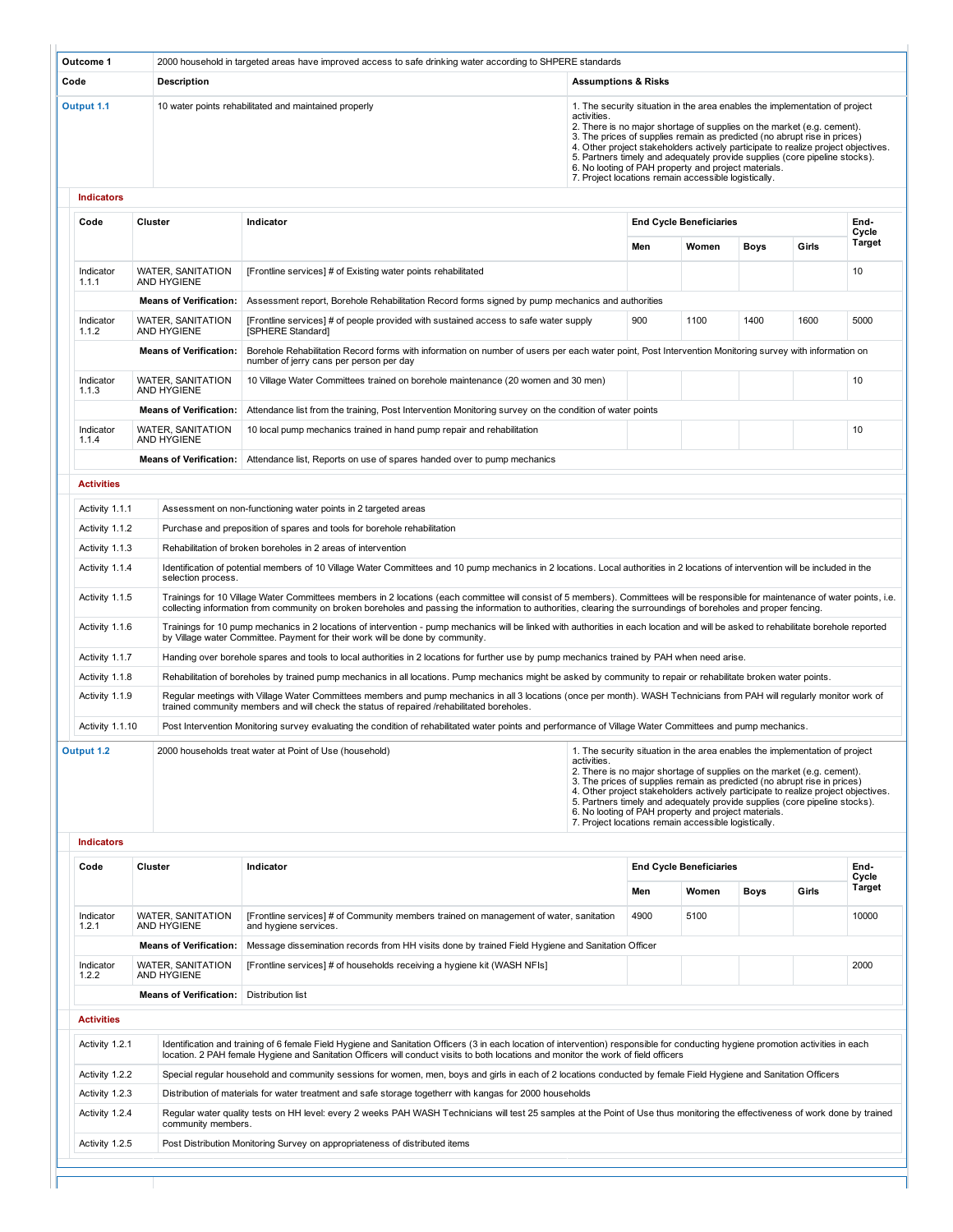| Code<br><b>Description</b><br><b>Assumptions &amp; Risks</b><br>Output 2.1<br>6000 women, man, girls and boys have increased knowledge on hygiene practices acquired<br>1. The security situation in the area enables the implementation of project<br>through attending households sessions<br>activities.<br>2. There is no major shortage of supplies on the market (e.g. cement).<br>3. The prices of supplies remain as predicted (no abrupt rise in prices)<br>4. Other project stakeholders actively participate to realize project objectives.<br>5. Partners timely and adequately provide supplies (core pipeline stocks).<br>6. No looting of PAH property and project materials.<br>7. Project locations remain accessible logistically.<br><b>Indicators</b><br>Code<br>Cluster<br>Indicator<br>Men<br>Indicator<br><b>WATER, SANITATION</b><br>[Frontline services] # of hygiene awarenes campaigns/meetings conducted<br>2.1.1<br>AND HYGIENE<br><b>Means of Verification:</b><br>Attendance lists, session/meeting schedules<br>Indicator<br>WATER, SANITATION<br>[Frontline services] # of people trained on hygiene promotion messages to be shared with<br>4000<br>2.1.2<br>AND HYGIENE<br>their community<br><b>Means of Verification:</b><br>Message dissemination records filled<br><b>Activities</b><br>Activity 2.1.1<br>Preparation of IEC materials (procuring tent for conducting sessions, preparing educational and hygienic materials for menstrual hygiene activities, sustainable water treatment<br>methods and proper maintenance of water points)<br>Identifying and training 6 female Field Hygiene and Sanitation Officers (3 in each location)<br>Activity 2.1.2<br>Activity 2.1.3<br>Households sessions in 2000 households (10000 women, men, girls and boys) conducted by 6 Field Hygiene and Sanitation Officer<br>Activity 2.1.4<br>Post Intervention Monitoring survey on impact of educational activities conduced by female Field Hygiene and Sanitation Officers in 2 locations of intervention<br>Output 2.2<br>2 School Hygiene Clubs established or strengthened<br>1. The security situation in the area enables the implementation of project<br>activities.<br>2. There is no major shortage of supplies on the market (e.g. cement).<br>3. The prices of supplies remain as predicted (no abrupt rise in prices)<br>4. Other project stakeholders actively participate to realize project objectives.<br>5. Partners timely and adequately provide supplies (core pipeline stocks).<br>6. No looting of PAH property and project materials.<br>7. Project locations remain accessible logistically.<br><b>Indicators</b><br>Code<br>Indicator<br>Cluster<br>Men<br><b>WATER, SANITATION</b><br>$\overline{2}$<br>Indicator<br>[Frontline services] # of people trained on hygiene promotion messages to be shared with<br>2.2.1<br><b>AND HYGIENE</b><br>their community<br><b>Means of Verification:</b><br>Attendance lists from trainings for teachers<br>Indicator<br><b>WATER, SANITATION</b><br># School Hygiene Clubs established/strengthened<br>2.2.2<br>AND HYGIENE<br>Means of Verification: Attendance lists, Memorandum of Understanding signed between school authorities and PAH on duties and responsibilities of the Club<br>WATER, SANITATION<br># of boys and girls attending regularly School Hygiene Club sessions<br>Indicator<br>AND HYGIENE<br>2.2.3<br><b>Means of Verification:</b><br>Attendance lists<br>Indicator<br>WATER, SANITATION<br>[Frontline services] # of hygiene awarenes campaigns/meetings conducted<br>2.2.4<br>AND HYGIENE<br><b>Means of Verification:</b><br>Report on campaigns conducted by 2 School Hygiene Clubs<br><b>Activities</b><br>Activity 2.2.1<br>Identifying existing School Hygiene Clubs (SHC) in the area of intervention as well as the potential for their existence<br>Training for 4 teachers (2 per each location) on hygiene promotion issues (proper maintenance of school latrines, hand washing, water born diseases prevention), methodologies<br>Activity 2.2.2<br>of working with children while conveiyng hygiene messages as well as managing the SHC.<br>Establishing or strengthening the existing School Hygiene Clubs. Teachers trained by PAH generate pupils on rules and responsibilities of clubs together with pupils and share the<br>Activity 2.2.3<br>document with PAH<br>Activity 2.2.4<br>Signing MoU between schools and PAH on responsibilities of both sides regarding the activities of School Hygiene Clubs<br>Activity 2.2.5<br>4 hygiene campaigns organized by School Hygiene Clubs (2 per school)<br>Activity 2.2.6<br>Regular (once per 3 weeks) monitoring visits of Hygiene and Sanitation Officer to each school and meetings with School Hygiene Clubs and teachers<br>Activity 2.2.7<br>Refreshing training for 4 teachers (2 per location) on challenges they face during work with School Hygiene Clubs and solutions<br>Activity 2.2.8<br>Evaluation meetings with School Hygiene Clubs and teachers on activities done by each school<br>Output 2.3<br>1. The security situation in the area enables the implementation of project<br>Church leaders, health/nutrition workers and authorities in 2 locations involved in hygiene<br>activities.<br>promotion activities for their communities<br>2. There is no major shortage of supplies on the market (e.g. cement).<br>3. The prices of supplies remain as predicted (no abrupt rise in prices)<br>4. Other project stakeholders actively participate to realize project objectives.<br>5. Partners timely and adequately provide supplies (core pipeline stocks).<br>6. No looting of PAH property and project materials.<br>7. Project locations remain accessible logistically.<br><b>Indicators</b> | Outcome 2 | 10000 women, men, girls and boys reached with hygiene messages on communal, household and personal level |  |                                |      |       |                        |
|-----------------------------------------------------------------------------------------------------------------------------------------------------------------------------------------------------------------------------------------------------------------------------------------------------------------------------------------------------------------------------------------------------------------------------------------------------------------------------------------------------------------------------------------------------------------------------------------------------------------------------------------------------------------------------------------------------------------------------------------------------------------------------------------------------------------------------------------------------------------------------------------------------------------------------------------------------------------------------------------------------------------------------------------------------------------------------------------------------------------------------------------------------------------------------------------------------------------------------------------------------------------------------------------------------------------------------------------------------------------------------------------------------------------------------------------------------------------------------------------------------------------------------------------------------------------------------------------------------------------------------------------------------------------------------------------------------------------------------------------------------------------------------------------------------------------------------------------------------------------------------------------------------------------------------------------------------------------------------------------------------------------------------------------------------------------------------------------------------------------------------------------------------------------------------------------------------------------------------------------------------------------------------------------------------------------------------------------------------------------------------------------------------------------------------------------------------------------------------------------------------------------------------------------------------------------------------------------------------------------------------------------------------------------------------------------------------------------------------------------------------------------------------------------------------------------------------------------------------------------------------------------------------------------------------------------------------------------------------------------------------------------------------------------------------------------------------------------------------------------------------------------------------------------------------------------------------------------------------------------------------------------------------------------------------------------------------------------------------------------------------------------------------------------------------------------------------------------------------------------------------------------------------------------------------------------------------------------------------------------------------------------------------------------------------------------------------------------------------------------------------------------------------------------------------------------------------------------------------------------------------------------------------------------------------------------------------------------------------------------------------------------------------------------------------------------------------------------------------------------------------------------------------------------------------------------------------------------------------------------------------------------------------------------------------------------------------------------------------------------------------------------------------------------------------------------------------------------------------------------------------------------------------------------------------------------------------------------------------------------------------------------------------------------------------------------------------------------------------------------------------------------------------------------------------------------------------------------------------------------------------------------------------------------------------------------------------------------------------------------------------------------------------------------------------------------------------------------------------------------------------------------------------------------------------------------------------------------------------------------------------------------------------------------------------------------------------------------------------------------------------------------------------------------------------------------------------------------------------------------------------------------------------------------------------------------------------------------------------------------------------------------------------------------------------------------------------------------------------------------------------------------------------------------------------------------------------------|-----------|----------------------------------------------------------------------------------------------------------|--|--------------------------------|------|-------|------------------------|
|                                                                                                                                                                                                                                                                                                                                                                                                                                                                                                                                                                                                                                                                                                                                                                                                                                                                                                                                                                                                                                                                                                                                                                                                                                                                                                                                                                                                                                                                                                                                                                                                                                                                                                                                                                                                                                                                                                                                                                                                                                                                                                                                                                                                                                                                                                                                                                                                                                                                                                                                                                                                                                                                                                                                                                                                                                                                                                                                                                                                                                                                                                                                                                                                                                                                                                                                                                                                                                                                                                                                                                                                                                                                                                                                                                                                                                                                                                                                                                                                                                                                                                                                                                                                                                                                                                                                                                                                                                                                                                                                                                                                                                                                                                                                                                                                                                                                                                                                                                                                                                                                                                                                                                                                                                                                                                                                                                                                                                                                                                                                                                                                                                                                                                                                                                                                                                   |           |                                                                                                          |  |                                |      |       |                        |
|                                                                                                                                                                                                                                                                                                                                                                                                                                                                                                                                                                                                                                                                                                                                                                                                                                                                                                                                                                                                                                                                                                                                                                                                                                                                                                                                                                                                                                                                                                                                                                                                                                                                                                                                                                                                                                                                                                                                                                                                                                                                                                                                                                                                                                                                                                                                                                                                                                                                                                                                                                                                                                                                                                                                                                                                                                                                                                                                                                                                                                                                                                                                                                                                                                                                                                                                                                                                                                                                                                                                                                                                                                                                                                                                                                                                                                                                                                                                                                                                                                                                                                                                                                                                                                                                                                                                                                                                                                                                                                                                                                                                                                                                                                                                                                                                                                                                                                                                                                                                                                                                                                                                                                                                                                                                                                                                                                                                                                                                                                                                                                                                                                                                                                                                                                                                                                   |           |                                                                                                          |  |                                |      |       |                        |
|                                                                                                                                                                                                                                                                                                                                                                                                                                                                                                                                                                                                                                                                                                                                                                                                                                                                                                                                                                                                                                                                                                                                                                                                                                                                                                                                                                                                                                                                                                                                                                                                                                                                                                                                                                                                                                                                                                                                                                                                                                                                                                                                                                                                                                                                                                                                                                                                                                                                                                                                                                                                                                                                                                                                                                                                                                                                                                                                                                                                                                                                                                                                                                                                                                                                                                                                                                                                                                                                                                                                                                                                                                                                                                                                                                                                                                                                                                                                                                                                                                                                                                                                                                                                                                                                                                                                                                                                                                                                                                                                                                                                                                                                                                                                                                                                                                                                                                                                                                                                                                                                                                                                                                                                                                                                                                                                                                                                                                                                                                                                                                                                                                                                                                                                                                                                                                   |           |                                                                                                          |  |                                |      |       |                        |
|                                                                                                                                                                                                                                                                                                                                                                                                                                                                                                                                                                                                                                                                                                                                                                                                                                                                                                                                                                                                                                                                                                                                                                                                                                                                                                                                                                                                                                                                                                                                                                                                                                                                                                                                                                                                                                                                                                                                                                                                                                                                                                                                                                                                                                                                                                                                                                                                                                                                                                                                                                                                                                                                                                                                                                                                                                                                                                                                                                                                                                                                                                                                                                                                                                                                                                                                                                                                                                                                                                                                                                                                                                                                                                                                                                                                                                                                                                                                                                                                                                                                                                                                                                                                                                                                                                                                                                                                                                                                                                                                                                                                                                                                                                                                                                                                                                                                                                                                                                                                                                                                                                                                                                                                                                                                                                                                                                                                                                                                                                                                                                                                                                                                                                                                                                                                                                   |           |                                                                                                          |  | <b>End Cycle Beneficiaries</b> |      |       | End-                   |
|                                                                                                                                                                                                                                                                                                                                                                                                                                                                                                                                                                                                                                                                                                                                                                                                                                                                                                                                                                                                                                                                                                                                                                                                                                                                                                                                                                                                                                                                                                                                                                                                                                                                                                                                                                                                                                                                                                                                                                                                                                                                                                                                                                                                                                                                                                                                                                                                                                                                                                                                                                                                                                                                                                                                                                                                                                                                                                                                                                                                                                                                                                                                                                                                                                                                                                                                                                                                                                                                                                                                                                                                                                                                                                                                                                                                                                                                                                                                                                                                                                                                                                                                                                                                                                                                                                                                                                                                                                                                                                                                                                                                                                                                                                                                                                                                                                                                                                                                                                                                                                                                                                                                                                                                                                                                                                                                                                                                                                                                                                                                                                                                                                                                                                                                                                                                                                   |           |                                                                                                          |  | Women                          | Boys | Girls | Cycle<br><b>Target</b> |
|                                                                                                                                                                                                                                                                                                                                                                                                                                                                                                                                                                                                                                                                                                                                                                                                                                                                                                                                                                                                                                                                                                                                                                                                                                                                                                                                                                                                                                                                                                                                                                                                                                                                                                                                                                                                                                                                                                                                                                                                                                                                                                                                                                                                                                                                                                                                                                                                                                                                                                                                                                                                                                                                                                                                                                                                                                                                                                                                                                                                                                                                                                                                                                                                                                                                                                                                                                                                                                                                                                                                                                                                                                                                                                                                                                                                                                                                                                                                                                                                                                                                                                                                                                                                                                                                                                                                                                                                                                                                                                                                                                                                                                                                                                                                                                                                                                                                                                                                                                                                                                                                                                                                                                                                                                                                                                                                                                                                                                                                                                                                                                                                                                                                                                                                                                                                                                   |           |                                                                                                          |  |                                |      |       |                        |
|                                                                                                                                                                                                                                                                                                                                                                                                                                                                                                                                                                                                                                                                                                                                                                                                                                                                                                                                                                                                                                                                                                                                                                                                                                                                                                                                                                                                                                                                                                                                                                                                                                                                                                                                                                                                                                                                                                                                                                                                                                                                                                                                                                                                                                                                                                                                                                                                                                                                                                                                                                                                                                                                                                                                                                                                                                                                                                                                                                                                                                                                                                                                                                                                                                                                                                                                                                                                                                                                                                                                                                                                                                                                                                                                                                                                                                                                                                                                                                                                                                                                                                                                                                                                                                                                                                                                                                                                                                                                                                                                                                                                                                                                                                                                                                                                                                                                                                                                                                                                                                                                                                                                                                                                                                                                                                                                                                                                                                                                                                                                                                                                                                                                                                                                                                                                                                   |           |                                                                                                          |  |                                |      |       | 8                      |
|                                                                                                                                                                                                                                                                                                                                                                                                                                                                                                                                                                                                                                                                                                                                                                                                                                                                                                                                                                                                                                                                                                                                                                                                                                                                                                                                                                                                                                                                                                                                                                                                                                                                                                                                                                                                                                                                                                                                                                                                                                                                                                                                                                                                                                                                                                                                                                                                                                                                                                                                                                                                                                                                                                                                                                                                                                                                                                                                                                                                                                                                                                                                                                                                                                                                                                                                                                                                                                                                                                                                                                                                                                                                                                                                                                                                                                                                                                                                                                                                                                                                                                                                                                                                                                                                                                                                                                                                                                                                                                                                                                                                                                                                                                                                                                                                                                                                                                                                                                                                                                                                                                                                                                                                                                                                                                                                                                                                                                                                                                                                                                                                                                                                                                                                                                                                                                   |           |                                                                                                          |  |                                |      |       |                        |
|                                                                                                                                                                                                                                                                                                                                                                                                                                                                                                                                                                                                                                                                                                                                                                                                                                                                                                                                                                                                                                                                                                                                                                                                                                                                                                                                                                                                                                                                                                                                                                                                                                                                                                                                                                                                                                                                                                                                                                                                                                                                                                                                                                                                                                                                                                                                                                                                                                                                                                                                                                                                                                                                                                                                                                                                                                                                                                                                                                                                                                                                                                                                                                                                                                                                                                                                                                                                                                                                                                                                                                                                                                                                                                                                                                                                                                                                                                                                                                                                                                                                                                                                                                                                                                                                                                                                                                                                                                                                                                                                                                                                                                                                                                                                                                                                                                                                                                                                                                                                                                                                                                                                                                                                                                                                                                                                                                                                                                                                                                                                                                                                                                                                                                                                                                                                                                   |           |                                                                                                          |  | 6000                           |      |       | 10000                  |
|                                                                                                                                                                                                                                                                                                                                                                                                                                                                                                                                                                                                                                                                                                                                                                                                                                                                                                                                                                                                                                                                                                                                                                                                                                                                                                                                                                                                                                                                                                                                                                                                                                                                                                                                                                                                                                                                                                                                                                                                                                                                                                                                                                                                                                                                                                                                                                                                                                                                                                                                                                                                                                                                                                                                                                                                                                                                                                                                                                                                                                                                                                                                                                                                                                                                                                                                                                                                                                                                                                                                                                                                                                                                                                                                                                                                                                                                                                                                                                                                                                                                                                                                                                                                                                                                                                                                                                                                                                                                                                                                                                                                                                                                                                                                                                                                                                                                                                                                                                                                                                                                                                                                                                                                                                                                                                                                                                                                                                                                                                                                                                                                                                                                                                                                                                                                                                   |           |                                                                                                          |  |                                |      |       |                        |
|                                                                                                                                                                                                                                                                                                                                                                                                                                                                                                                                                                                                                                                                                                                                                                                                                                                                                                                                                                                                                                                                                                                                                                                                                                                                                                                                                                                                                                                                                                                                                                                                                                                                                                                                                                                                                                                                                                                                                                                                                                                                                                                                                                                                                                                                                                                                                                                                                                                                                                                                                                                                                                                                                                                                                                                                                                                                                                                                                                                                                                                                                                                                                                                                                                                                                                                                                                                                                                                                                                                                                                                                                                                                                                                                                                                                                                                                                                                                                                                                                                                                                                                                                                                                                                                                                                                                                                                                                                                                                                                                                                                                                                                                                                                                                                                                                                                                                                                                                                                                                                                                                                                                                                                                                                                                                                                                                                                                                                                                                                                                                                                                                                                                                                                                                                                                                                   |           |                                                                                                          |  |                                |      |       |                        |
|                                                                                                                                                                                                                                                                                                                                                                                                                                                                                                                                                                                                                                                                                                                                                                                                                                                                                                                                                                                                                                                                                                                                                                                                                                                                                                                                                                                                                                                                                                                                                                                                                                                                                                                                                                                                                                                                                                                                                                                                                                                                                                                                                                                                                                                                                                                                                                                                                                                                                                                                                                                                                                                                                                                                                                                                                                                                                                                                                                                                                                                                                                                                                                                                                                                                                                                                                                                                                                                                                                                                                                                                                                                                                                                                                                                                                                                                                                                                                                                                                                                                                                                                                                                                                                                                                                                                                                                                                                                                                                                                                                                                                                                                                                                                                                                                                                                                                                                                                                                                                                                                                                                                                                                                                                                                                                                                                                                                                                                                                                                                                                                                                                                                                                                                                                                                                                   |           |                                                                                                          |  |                                |      |       |                        |
|                                                                                                                                                                                                                                                                                                                                                                                                                                                                                                                                                                                                                                                                                                                                                                                                                                                                                                                                                                                                                                                                                                                                                                                                                                                                                                                                                                                                                                                                                                                                                                                                                                                                                                                                                                                                                                                                                                                                                                                                                                                                                                                                                                                                                                                                                                                                                                                                                                                                                                                                                                                                                                                                                                                                                                                                                                                                                                                                                                                                                                                                                                                                                                                                                                                                                                                                                                                                                                                                                                                                                                                                                                                                                                                                                                                                                                                                                                                                                                                                                                                                                                                                                                                                                                                                                                                                                                                                                                                                                                                                                                                                                                                                                                                                                                                                                                                                                                                                                                                                                                                                                                                                                                                                                                                                                                                                                                                                                                                                                                                                                                                                                                                                                                                                                                                                                                   |           |                                                                                                          |  |                                |      |       |                        |
|                                                                                                                                                                                                                                                                                                                                                                                                                                                                                                                                                                                                                                                                                                                                                                                                                                                                                                                                                                                                                                                                                                                                                                                                                                                                                                                                                                                                                                                                                                                                                                                                                                                                                                                                                                                                                                                                                                                                                                                                                                                                                                                                                                                                                                                                                                                                                                                                                                                                                                                                                                                                                                                                                                                                                                                                                                                                                                                                                                                                                                                                                                                                                                                                                                                                                                                                                                                                                                                                                                                                                                                                                                                                                                                                                                                                                                                                                                                                                                                                                                                                                                                                                                                                                                                                                                                                                                                                                                                                                                                                                                                                                                                                                                                                                                                                                                                                                                                                                                                                                                                                                                                                                                                                                                                                                                                                                                                                                                                                                                                                                                                                                                                                                                                                                                                                                                   |           |                                                                                                          |  |                                |      |       |                        |
|                                                                                                                                                                                                                                                                                                                                                                                                                                                                                                                                                                                                                                                                                                                                                                                                                                                                                                                                                                                                                                                                                                                                                                                                                                                                                                                                                                                                                                                                                                                                                                                                                                                                                                                                                                                                                                                                                                                                                                                                                                                                                                                                                                                                                                                                                                                                                                                                                                                                                                                                                                                                                                                                                                                                                                                                                                                                                                                                                                                                                                                                                                                                                                                                                                                                                                                                                                                                                                                                                                                                                                                                                                                                                                                                                                                                                                                                                                                                                                                                                                                                                                                                                                                                                                                                                                                                                                                                                                                                                                                                                                                                                                                                                                                                                                                                                                                                                                                                                                                                                                                                                                                                                                                                                                                                                                                                                                                                                                                                                                                                                                                                                                                                                                                                                                                                                                   |           |                                                                                                          |  |                                |      |       |                        |
|                                                                                                                                                                                                                                                                                                                                                                                                                                                                                                                                                                                                                                                                                                                                                                                                                                                                                                                                                                                                                                                                                                                                                                                                                                                                                                                                                                                                                                                                                                                                                                                                                                                                                                                                                                                                                                                                                                                                                                                                                                                                                                                                                                                                                                                                                                                                                                                                                                                                                                                                                                                                                                                                                                                                                                                                                                                                                                                                                                                                                                                                                                                                                                                                                                                                                                                                                                                                                                                                                                                                                                                                                                                                                                                                                                                                                                                                                                                                                                                                                                                                                                                                                                                                                                                                                                                                                                                                                                                                                                                                                                                                                                                                                                                                                                                                                                                                                                                                                                                                                                                                                                                                                                                                                                                                                                                                                                                                                                                                                                                                                                                                                                                                                                                                                                                                                                   |           |                                                                                                          |  |                                |      |       |                        |
|                                                                                                                                                                                                                                                                                                                                                                                                                                                                                                                                                                                                                                                                                                                                                                                                                                                                                                                                                                                                                                                                                                                                                                                                                                                                                                                                                                                                                                                                                                                                                                                                                                                                                                                                                                                                                                                                                                                                                                                                                                                                                                                                                                                                                                                                                                                                                                                                                                                                                                                                                                                                                                                                                                                                                                                                                                                                                                                                                                                                                                                                                                                                                                                                                                                                                                                                                                                                                                                                                                                                                                                                                                                                                                                                                                                                                                                                                                                                                                                                                                                                                                                                                                                                                                                                                                                                                                                                                                                                                                                                                                                                                                                                                                                                                                                                                                                                                                                                                                                                                                                                                                                                                                                                                                                                                                                                                                                                                                                                                                                                                                                                                                                                                                                                                                                                                                   |           |                                                                                                          |  | <b>End Cycle Beneficiaries</b> |      |       | End-<br>Cycle          |
|                                                                                                                                                                                                                                                                                                                                                                                                                                                                                                                                                                                                                                                                                                                                                                                                                                                                                                                                                                                                                                                                                                                                                                                                                                                                                                                                                                                                                                                                                                                                                                                                                                                                                                                                                                                                                                                                                                                                                                                                                                                                                                                                                                                                                                                                                                                                                                                                                                                                                                                                                                                                                                                                                                                                                                                                                                                                                                                                                                                                                                                                                                                                                                                                                                                                                                                                                                                                                                                                                                                                                                                                                                                                                                                                                                                                                                                                                                                                                                                                                                                                                                                                                                                                                                                                                                                                                                                                                                                                                                                                                                                                                                                                                                                                                                                                                                                                                                                                                                                                                                                                                                                                                                                                                                                                                                                                                                                                                                                                                                                                                                                                                                                                                                                                                                                                                                   |           |                                                                                                          |  | Women                          | Boys | Girls | Target                 |
|                                                                                                                                                                                                                                                                                                                                                                                                                                                                                                                                                                                                                                                                                                                                                                                                                                                                                                                                                                                                                                                                                                                                                                                                                                                                                                                                                                                                                                                                                                                                                                                                                                                                                                                                                                                                                                                                                                                                                                                                                                                                                                                                                                                                                                                                                                                                                                                                                                                                                                                                                                                                                                                                                                                                                                                                                                                                                                                                                                                                                                                                                                                                                                                                                                                                                                                                                                                                                                                                                                                                                                                                                                                                                                                                                                                                                                                                                                                                                                                                                                                                                                                                                                                                                                                                                                                                                                                                                                                                                                                                                                                                                                                                                                                                                                                                                                                                                                                                                                                                                                                                                                                                                                                                                                                                                                                                                                                                                                                                                                                                                                                                                                                                                                                                                                                                                                   |           |                                                                                                          |  | $\overline{2}$                 |      |       | 4                      |
|                                                                                                                                                                                                                                                                                                                                                                                                                                                                                                                                                                                                                                                                                                                                                                                                                                                                                                                                                                                                                                                                                                                                                                                                                                                                                                                                                                                                                                                                                                                                                                                                                                                                                                                                                                                                                                                                                                                                                                                                                                                                                                                                                                                                                                                                                                                                                                                                                                                                                                                                                                                                                                                                                                                                                                                                                                                                                                                                                                                                                                                                                                                                                                                                                                                                                                                                                                                                                                                                                                                                                                                                                                                                                                                                                                                                                                                                                                                                                                                                                                                                                                                                                                                                                                                                                                                                                                                                                                                                                                                                                                                                                                                                                                                                                                                                                                                                                                                                                                                                                                                                                                                                                                                                                                                                                                                                                                                                                                                                                                                                                                                                                                                                                                                                                                                                                                   |           |                                                                                                          |  |                                |      |       |                        |
|                                                                                                                                                                                                                                                                                                                                                                                                                                                                                                                                                                                                                                                                                                                                                                                                                                                                                                                                                                                                                                                                                                                                                                                                                                                                                                                                                                                                                                                                                                                                                                                                                                                                                                                                                                                                                                                                                                                                                                                                                                                                                                                                                                                                                                                                                                                                                                                                                                                                                                                                                                                                                                                                                                                                                                                                                                                                                                                                                                                                                                                                                                                                                                                                                                                                                                                                                                                                                                                                                                                                                                                                                                                                                                                                                                                                                                                                                                                                                                                                                                                                                                                                                                                                                                                                                                                                                                                                                                                                                                                                                                                                                                                                                                                                                                                                                                                                                                                                                                                                                                                                                                                                                                                                                                                                                                                                                                                                                                                                                                                                                                                                                                                                                                                                                                                                                                   |           |                                                                                                          |  |                                |      |       | $\overline{2}$         |
|                                                                                                                                                                                                                                                                                                                                                                                                                                                                                                                                                                                                                                                                                                                                                                                                                                                                                                                                                                                                                                                                                                                                                                                                                                                                                                                                                                                                                                                                                                                                                                                                                                                                                                                                                                                                                                                                                                                                                                                                                                                                                                                                                                                                                                                                                                                                                                                                                                                                                                                                                                                                                                                                                                                                                                                                                                                                                                                                                                                                                                                                                                                                                                                                                                                                                                                                                                                                                                                                                                                                                                                                                                                                                                                                                                                                                                                                                                                                                                                                                                                                                                                                                                                                                                                                                                                                                                                                                                                                                                                                                                                                                                                                                                                                                                                                                                                                                                                                                                                                                                                                                                                                                                                                                                                                                                                                                                                                                                                                                                                                                                                                                                                                                                                                                                                                                                   |           |                                                                                                          |  |                                |      |       |                        |
|                                                                                                                                                                                                                                                                                                                                                                                                                                                                                                                                                                                                                                                                                                                                                                                                                                                                                                                                                                                                                                                                                                                                                                                                                                                                                                                                                                                                                                                                                                                                                                                                                                                                                                                                                                                                                                                                                                                                                                                                                                                                                                                                                                                                                                                                                                                                                                                                                                                                                                                                                                                                                                                                                                                                                                                                                                                                                                                                                                                                                                                                                                                                                                                                                                                                                                                                                                                                                                                                                                                                                                                                                                                                                                                                                                                                                                                                                                                                                                                                                                                                                                                                                                                                                                                                                                                                                                                                                                                                                                                                                                                                                                                                                                                                                                                                                                                                                                                                                                                                                                                                                                                                                                                                                                                                                                                                                                                                                                                                                                                                                                                                                                                                                                                                                                                                                                   |           |                                                                                                          |  |                                |      |       | 30                     |
|                                                                                                                                                                                                                                                                                                                                                                                                                                                                                                                                                                                                                                                                                                                                                                                                                                                                                                                                                                                                                                                                                                                                                                                                                                                                                                                                                                                                                                                                                                                                                                                                                                                                                                                                                                                                                                                                                                                                                                                                                                                                                                                                                                                                                                                                                                                                                                                                                                                                                                                                                                                                                                                                                                                                                                                                                                                                                                                                                                                                                                                                                                                                                                                                                                                                                                                                                                                                                                                                                                                                                                                                                                                                                                                                                                                                                                                                                                                                                                                                                                                                                                                                                                                                                                                                                                                                                                                                                                                                                                                                                                                                                                                                                                                                                                                                                                                                                                                                                                                                                                                                                                                                                                                                                                                                                                                                                                                                                                                                                                                                                                                                                                                                                                                                                                                                                                   |           |                                                                                                          |  |                                |      |       |                        |
|                                                                                                                                                                                                                                                                                                                                                                                                                                                                                                                                                                                                                                                                                                                                                                                                                                                                                                                                                                                                                                                                                                                                                                                                                                                                                                                                                                                                                                                                                                                                                                                                                                                                                                                                                                                                                                                                                                                                                                                                                                                                                                                                                                                                                                                                                                                                                                                                                                                                                                                                                                                                                                                                                                                                                                                                                                                                                                                                                                                                                                                                                                                                                                                                                                                                                                                                                                                                                                                                                                                                                                                                                                                                                                                                                                                                                                                                                                                                                                                                                                                                                                                                                                                                                                                                                                                                                                                                                                                                                                                                                                                                                                                                                                                                                                                                                                                                                                                                                                                                                                                                                                                                                                                                                                                                                                                                                                                                                                                                                                                                                                                                                                                                                                                                                                                                                                   |           |                                                                                                          |  |                                |      |       | 4                      |
|                                                                                                                                                                                                                                                                                                                                                                                                                                                                                                                                                                                                                                                                                                                                                                                                                                                                                                                                                                                                                                                                                                                                                                                                                                                                                                                                                                                                                                                                                                                                                                                                                                                                                                                                                                                                                                                                                                                                                                                                                                                                                                                                                                                                                                                                                                                                                                                                                                                                                                                                                                                                                                                                                                                                                                                                                                                                                                                                                                                                                                                                                                                                                                                                                                                                                                                                                                                                                                                                                                                                                                                                                                                                                                                                                                                                                                                                                                                                                                                                                                                                                                                                                                                                                                                                                                                                                                                                                                                                                                                                                                                                                                                                                                                                                                                                                                                                                                                                                                                                                                                                                                                                                                                                                                                                                                                                                                                                                                                                                                                                                                                                                                                                                                                                                                                                                                   |           |                                                                                                          |  |                                |      |       |                        |
|                                                                                                                                                                                                                                                                                                                                                                                                                                                                                                                                                                                                                                                                                                                                                                                                                                                                                                                                                                                                                                                                                                                                                                                                                                                                                                                                                                                                                                                                                                                                                                                                                                                                                                                                                                                                                                                                                                                                                                                                                                                                                                                                                                                                                                                                                                                                                                                                                                                                                                                                                                                                                                                                                                                                                                                                                                                                                                                                                                                                                                                                                                                                                                                                                                                                                                                                                                                                                                                                                                                                                                                                                                                                                                                                                                                                                                                                                                                                                                                                                                                                                                                                                                                                                                                                                                                                                                                                                                                                                                                                                                                                                                                                                                                                                                                                                                                                                                                                                                                                                                                                                                                                                                                                                                                                                                                                                                                                                                                                                                                                                                                                                                                                                                                                                                                                                                   |           |                                                                                                          |  |                                |      |       |                        |
|                                                                                                                                                                                                                                                                                                                                                                                                                                                                                                                                                                                                                                                                                                                                                                                                                                                                                                                                                                                                                                                                                                                                                                                                                                                                                                                                                                                                                                                                                                                                                                                                                                                                                                                                                                                                                                                                                                                                                                                                                                                                                                                                                                                                                                                                                                                                                                                                                                                                                                                                                                                                                                                                                                                                                                                                                                                                                                                                                                                                                                                                                                                                                                                                                                                                                                                                                                                                                                                                                                                                                                                                                                                                                                                                                                                                                                                                                                                                                                                                                                                                                                                                                                                                                                                                                                                                                                                                                                                                                                                                                                                                                                                                                                                                                                                                                                                                                                                                                                                                                                                                                                                                                                                                                                                                                                                                                                                                                                                                                                                                                                                                                                                                                                                                                                                                                                   |           |                                                                                                          |  |                                |      |       |                        |
|                                                                                                                                                                                                                                                                                                                                                                                                                                                                                                                                                                                                                                                                                                                                                                                                                                                                                                                                                                                                                                                                                                                                                                                                                                                                                                                                                                                                                                                                                                                                                                                                                                                                                                                                                                                                                                                                                                                                                                                                                                                                                                                                                                                                                                                                                                                                                                                                                                                                                                                                                                                                                                                                                                                                                                                                                                                                                                                                                                                                                                                                                                                                                                                                                                                                                                                                                                                                                                                                                                                                                                                                                                                                                                                                                                                                                                                                                                                                                                                                                                                                                                                                                                                                                                                                                                                                                                                                                                                                                                                                                                                                                                                                                                                                                                                                                                                                                                                                                                                                                                                                                                                                                                                                                                                                                                                                                                                                                                                                                                                                                                                                                                                                                                                                                                                                                                   |           |                                                                                                          |  |                                |      |       |                        |
|                                                                                                                                                                                                                                                                                                                                                                                                                                                                                                                                                                                                                                                                                                                                                                                                                                                                                                                                                                                                                                                                                                                                                                                                                                                                                                                                                                                                                                                                                                                                                                                                                                                                                                                                                                                                                                                                                                                                                                                                                                                                                                                                                                                                                                                                                                                                                                                                                                                                                                                                                                                                                                                                                                                                                                                                                                                                                                                                                                                                                                                                                                                                                                                                                                                                                                                                                                                                                                                                                                                                                                                                                                                                                                                                                                                                                                                                                                                                                                                                                                                                                                                                                                                                                                                                                                                                                                                                                                                                                                                                                                                                                                                                                                                                                                                                                                                                                                                                                                                                                                                                                                                                                                                                                                                                                                                                                                                                                                                                                                                                                                                                                                                                                                                                                                                                                                   |           |                                                                                                          |  |                                |      |       |                        |
|                                                                                                                                                                                                                                                                                                                                                                                                                                                                                                                                                                                                                                                                                                                                                                                                                                                                                                                                                                                                                                                                                                                                                                                                                                                                                                                                                                                                                                                                                                                                                                                                                                                                                                                                                                                                                                                                                                                                                                                                                                                                                                                                                                                                                                                                                                                                                                                                                                                                                                                                                                                                                                                                                                                                                                                                                                                                                                                                                                                                                                                                                                                                                                                                                                                                                                                                                                                                                                                                                                                                                                                                                                                                                                                                                                                                                                                                                                                                                                                                                                                                                                                                                                                                                                                                                                                                                                                                                                                                                                                                                                                                                                                                                                                                                                                                                                                                                                                                                                                                                                                                                                                                                                                                                                                                                                                                                                                                                                                                                                                                                                                                                                                                                                                                                                                                                                   |           |                                                                                                          |  |                                |      |       |                        |
|                                                                                                                                                                                                                                                                                                                                                                                                                                                                                                                                                                                                                                                                                                                                                                                                                                                                                                                                                                                                                                                                                                                                                                                                                                                                                                                                                                                                                                                                                                                                                                                                                                                                                                                                                                                                                                                                                                                                                                                                                                                                                                                                                                                                                                                                                                                                                                                                                                                                                                                                                                                                                                                                                                                                                                                                                                                                                                                                                                                                                                                                                                                                                                                                                                                                                                                                                                                                                                                                                                                                                                                                                                                                                                                                                                                                                                                                                                                                                                                                                                                                                                                                                                                                                                                                                                                                                                                                                                                                                                                                                                                                                                                                                                                                                                                                                                                                                                                                                                                                                                                                                                                                                                                                                                                                                                                                                                                                                                                                                                                                                                                                                                                                                                                                                                                                                                   |           |                                                                                                          |  |                                |      |       |                        |
|                                                                                                                                                                                                                                                                                                                                                                                                                                                                                                                                                                                                                                                                                                                                                                                                                                                                                                                                                                                                                                                                                                                                                                                                                                                                                                                                                                                                                                                                                                                                                                                                                                                                                                                                                                                                                                                                                                                                                                                                                                                                                                                                                                                                                                                                                                                                                                                                                                                                                                                                                                                                                                                                                                                                                                                                                                                                                                                                                                                                                                                                                                                                                                                                                                                                                                                                                                                                                                                                                                                                                                                                                                                                                                                                                                                                                                                                                                                                                                                                                                                                                                                                                                                                                                                                                                                                                                                                                                                                                                                                                                                                                                                                                                                                                                                                                                                                                                                                                                                                                                                                                                                                                                                                                                                                                                                                                                                                                                                                                                                                                                                                                                                                                                                                                                                                                                   |           |                                                                                                          |  |                                |      |       |                        |
|                                                                                                                                                                                                                                                                                                                                                                                                                                                                                                                                                                                                                                                                                                                                                                                                                                                                                                                                                                                                                                                                                                                                                                                                                                                                                                                                                                                                                                                                                                                                                                                                                                                                                                                                                                                                                                                                                                                                                                                                                                                                                                                                                                                                                                                                                                                                                                                                                                                                                                                                                                                                                                                                                                                                                                                                                                                                                                                                                                                                                                                                                                                                                                                                                                                                                                                                                                                                                                                                                                                                                                                                                                                                                                                                                                                                                                                                                                                                                                                                                                                                                                                                                                                                                                                                                                                                                                                                                                                                                                                                                                                                                                                                                                                                                                                                                                                                                                                                                                                                                                                                                                                                                                                                                                                                                                                                                                                                                                                                                                                                                                                                                                                                                                                                                                                                                                   |           |                                                                                                          |  |                                |      |       |                        |
|                                                                                                                                                                                                                                                                                                                                                                                                                                                                                                                                                                                                                                                                                                                                                                                                                                                                                                                                                                                                                                                                                                                                                                                                                                                                                                                                                                                                                                                                                                                                                                                                                                                                                                                                                                                                                                                                                                                                                                                                                                                                                                                                                                                                                                                                                                                                                                                                                                                                                                                                                                                                                                                                                                                                                                                                                                                                                                                                                                                                                                                                                                                                                                                                                                                                                                                                                                                                                                                                                                                                                                                                                                                                                                                                                                                                                                                                                                                                                                                                                                                                                                                                                                                                                                                                                                                                                                                                                                                                                                                                                                                                                                                                                                                                                                                                                                                                                                                                                                                                                                                                                                                                                                                                                                                                                                                                                                                                                                                                                                                                                                                                                                                                                                                                                                                                                                   |           |                                                                                                          |  |                                |      |       |                        |
|                                                                                                                                                                                                                                                                                                                                                                                                                                                                                                                                                                                                                                                                                                                                                                                                                                                                                                                                                                                                                                                                                                                                                                                                                                                                                                                                                                                                                                                                                                                                                                                                                                                                                                                                                                                                                                                                                                                                                                                                                                                                                                                                                                                                                                                                                                                                                                                                                                                                                                                                                                                                                                                                                                                                                                                                                                                                                                                                                                                                                                                                                                                                                                                                                                                                                                                                                                                                                                                                                                                                                                                                                                                                                                                                                                                                                                                                                                                                                                                                                                                                                                                                                                                                                                                                                                                                                                                                                                                                                                                                                                                                                                                                                                                                                                                                                                                                                                                                                                                                                                                                                                                                                                                                                                                                                                                                                                                                                                                                                                                                                                                                                                                                                                                                                                                                                                   |           |                                                                                                          |  |                                |      |       |                        |
|                                                                                                                                                                                                                                                                                                                                                                                                                                                                                                                                                                                                                                                                                                                                                                                                                                                                                                                                                                                                                                                                                                                                                                                                                                                                                                                                                                                                                                                                                                                                                                                                                                                                                                                                                                                                                                                                                                                                                                                                                                                                                                                                                                                                                                                                                                                                                                                                                                                                                                                                                                                                                                                                                                                                                                                                                                                                                                                                                                                                                                                                                                                                                                                                                                                                                                                                                                                                                                                                                                                                                                                                                                                                                                                                                                                                                                                                                                                                                                                                                                                                                                                                                                                                                                                                                                                                                                                                                                                                                                                                                                                                                                                                                                                                                                                                                                                                                                                                                                                                                                                                                                                                                                                                                                                                                                                                                                                                                                                                                                                                                                                                                                                                                                                                                                                                                                   |           |                                                                                                          |  |                                |      |       |                        |
|                                                                                                                                                                                                                                                                                                                                                                                                                                                                                                                                                                                                                                                                                                                                                                                                                                                                                                                                                                                                                                                                                                                                                                                                                                                                                                                                                                                                                                                                                                                                                                                                                                                                                                                                                                                                                                                                                                                                                                                                                                                                                                                                                                                                                                                                                                                                                                                                                                                                                                                                                                                                                                                                                                                                                                                                                                                                                                                                                                                                                                                                                                                                                                                                                                                                                                                                                                                                                                                                                                                                                                                                                                                                                                                                                                                                                                                                                                                                                                                                                                                                                                                                                                                                                                                                                                                                                                                                                                                                                                                                                                                                                                                                                                                                                                                                                                                                                                                                                                                                                                                                                                                                                                                                                                                                                                                                                                                                                                                                                                                                                                                                                                                                                                                                                                                                                                   |           |                                                                                                          |  |                                |      |       |                        |
| Code<br>Cluster<br>Indicator                                                                                                                                                                                                                                                                                                                                                                                                                                                                                                                                                                                                                                                                                                                                                                                                                                                                                                                                                                                                                                                                                                                                                                                                                                                                                                                                                                                                                                                                                                                                                                                                                                                                                                                                                                                                                                                                                                                                                                                                                                                                                                                                                                                                                                                                                                                                                                                                                                                                                                                                                                                                                                                                                                                                                                                                                                                                                                                                                                                                                                                                                                                                                                                                                                                                                                                                                                                                                                                                                                                                                                                                                                                                                                                                                                                                                                                                                                                                                                                                                                                                                                                                                                                                                                                                                                                                                                                                                                                                                                                                                                                                                                                                                                                                                                                                                                                                                                                                                                                                                                                                                                                                                                                                                                                                                                                                                                                                                                                                                                                                                                                                                                                                                                                                                                                                      |           |                                                                                                          |  | <b>End Cycle Beneficiaries</b> |      |       | End-                   |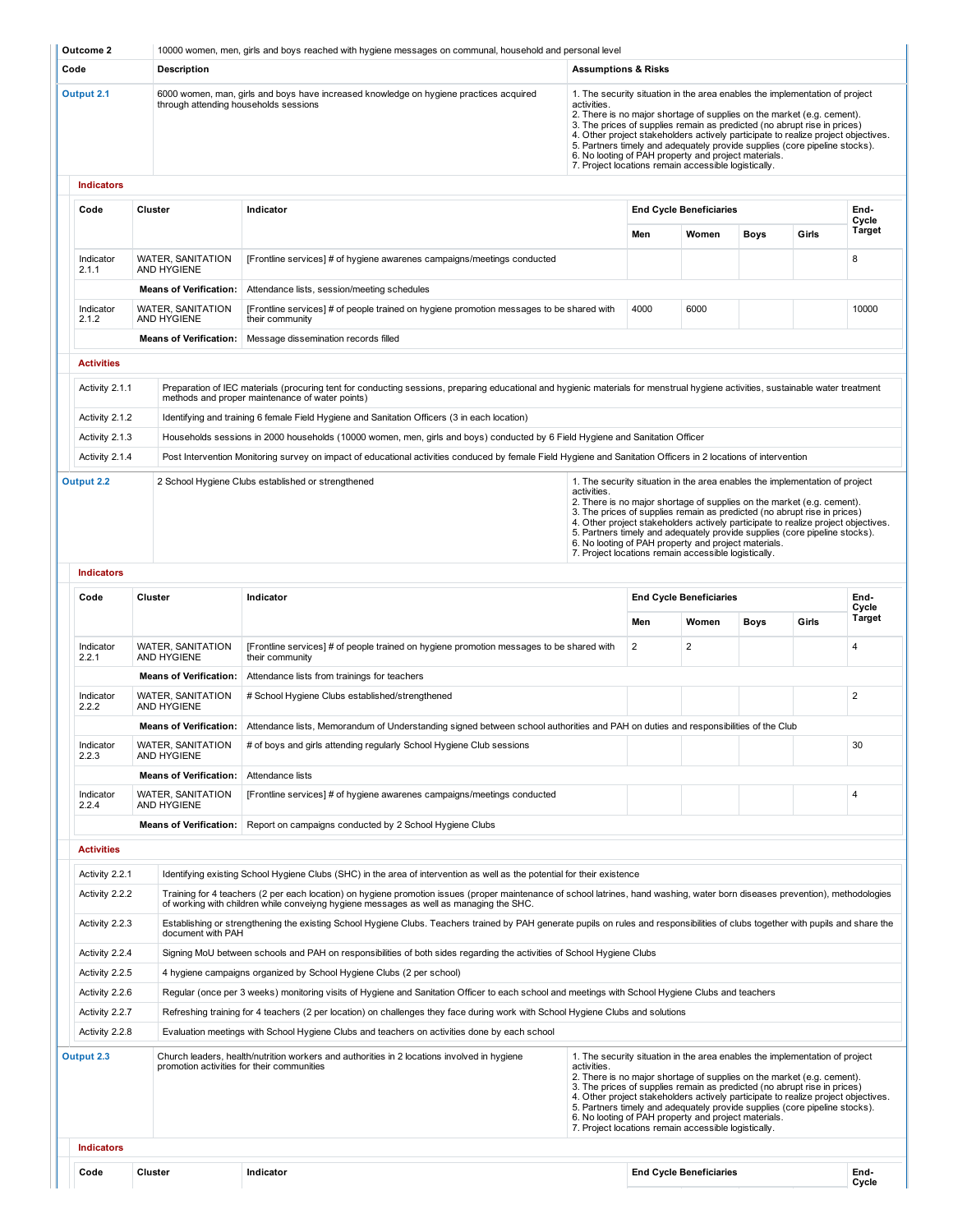|                    |                                  |                                                                                                                                                                                                                                                                                                                                                                   | Men | Women | Boys | Girls | <b>Target</b> |
|--------------------|----------------------------------|-------------------------------------------------------------------------------------------------------------------------------------------------------------------------------------------------------------------------------------------------------------------------------------------------------------------------------------------------------------------|-----|-------|------|-------|---------------|
| Indicator<br>2.3.1 | WATER, SANITATION<br>AND HYGIENE | [Frontline services] # of people trained on hygiene promotion messages to be shared with<br>their community                                                                                                                                                                                                                                                       | 12  | 4     |      |       | 16            |
|                    | <b>Means of Verification:</b>    | Attendance lists, Reports from trained church leaders, health/nutrition workers and authorities                                                                                                                                                                                                                                                                   |     |       |      |       |               |
| Indicator<br>2.3.2 | WATER, SANITATION<br>AND HYGIENE | [Frontline services] # of hygiene awarenes campaigns/meetings conducted                                                                                                                                                                                                                                                                                           |     |       |      |       | 10            |
|                    | <b>Means of Verification:</b>    | Reports from church leaders, health/nutrition workers, authorities on meeting and sessions conducted for community members                                                                                                                                                                                                                                        |     |       |      |       |               |
| <b>Activities</b>  |                                  |                                                                                                                                                                                                                                                                                                                                                                   |     |       |      |       |               |
|                    |                                  |                                                                                                                                                                                                                                                                                                                                                                   |     |       |      |       |               |
| Activity 2.3.1     |                                  | Launching cooperation between PAH and representatives of church groups, health/nutrition workers, authorities - identifying leaders in each group, needs and gaps                                                                                                                                                                                                 |     |       |      |       |               |
| Activity 2.3.2     | campaigns).                      | Training for 4 health/nutrition workers (2 from each location) on links between malnutrition and water - how water borne diseases impact and strengthen malnutrition. Trainees will<br>make use of this knowledge in every day work with patients, will be also tasked with promotion of proper hygiene behavior in their respective institutions (through poster |     |       |      |       |               |
| Activity 2.3.3     |                                  | Regular (once per month) meetings with 2 church group leaders on health and hygiene issues and possibilities of including them into their activities.                                                                                                                                                                                                             |     |       |      |       |               |
| Activity 2.3.4     |                                  | Regular (once per month) meetings with local authorities on issues regarding hygiene and the linkages between the authorities and pump mechanics, Village Water Committees,<br>women groups, church groups and health/nutrition workers to improve hygienic behavior in the community                                                                             |     |       |      |       |               |

## WORK PLAN

| Project workplan for<br>activities defined in the | <b>Activity Description (Month)</b>                                                                                                                                                                                                                                                                                                                                           | Year |  |  | Jan Feb Mar Apr May Jun Jul Aug |  |   |   |   | Sep Oct Nov | Dec |
|---------------------------------------------------|-------------------------------------------------------------------------------------------------------------------------------------------------------------------------------------------------------------------------------------------------------------------------------------------------------------------------------------------------------------------------------|------|--|--|---------------------------------|--|---|---|---|-------------|-----|
| Logical framework                                 | Activity 1.1.1 Assessment on non-functioning water points in 2 targeted areas                                                                                                                                                                                                                                                                                                 | 2015 |  |  |                                 |  | X |   |   |             |     |
|                                                   | Activity 1.1.2 Purchase and preposition of spares and tools for borehole<br>rehabilitation                                                                                                                                                                                                                                                                                    | 2015 |  |  |                                 |  |   | X |   |             |     |
|                                                   | Activity 1.1.3 Rehabilitation of broken boreholes in 2 areas of intervention                                                                                                                                                                                                                                                                                                  | 2015 |  |  |                                 |  |   | X | X |             |     |
|                                                   | Activity 1.1.4 Identification of potential members of 10 Village Water<br>Committees and 10 pump mechanics in 2 locations. Local authorities in 2<br>locations of intervention will be included in the selection process.                                                                                                                                                     | 2015 |  |  |                                 |  |   | X |   |             |     |
|                                                   | Activity 1.1.5 Trainings for 10 Village Water Committees members in 2<br>locations (each committee will consist of 5 members). Committees will be<br>responsible for maintenance of water points, i.e. collecting information from<br>community on broken boreholes and passing the information to authorities,<br>clearing the surroundings of boreholes and proper fencing. | 2015 |  |  |                                 |  |   | X | X |             |     |
|                                                   | Activity 1.1.6 Trainings for 10 pump mechanics in 2 locations of intervention -<br>pump mechanics will be linked with authorities in each location and will be<br>asked to rehabilitate borehole reported by Village water Committee. Payment<br>for their work will be done by community.                                                                                    | 2015 |  |  |                                 |  |   | X | X |             |     |
|                                                   | Activity 1.1.7 Handing over borehole spares and tools to local authorities in 2<br>locations for further use by pump mechanics trained by PAH when need<br>arise.                                                                                                                                                                                                             | 2015 |  |  |                                 |  |   |   | X |             |     |
|                                                   | Activity 1.1.8 Rehabilitation of boreholes by trained pump mechanics in all<br>locations. Pump mechanics might be asked by community to repair or<br>rehabilitate broken water points.                                                                                                                                                                                        | 2015 |  |  |                                 |  |   |   |   | X           | X   |
|                                                   | Activity 1.1.9 Regular meetings with Village Water Committees members and<br>pump mechanics in all 3 locations (once per month). WASH Technicians from<br>PAH will regularly monitor work of trained community members and will check<br>the status of repaired /rehabilitated boreholes.                                                                                     | 2015 |  |  |                                 |  |   | X | X | X           | X   |
|                                                   | Activity 1.1.10 Post Intervention Monitoring survey evaluating the condition of<br>rehabilitated water points and performance of Village Water Committees and<br>pump mechanics.                                                                                                                                                                                              | 2015 |  |  |                                 |  |   |   |   |             | X   |
|                                                   | Activity 1.2.1 Identification and training of 6 female Field Hygiene and<br>Sanitation Officers (3 in each location of intervention) responsible for<br>conducting hygiene promotion activities in each location. 2 PAH female<br>Hygiene and Sanitation Officers will conduct visits to both locations and<br>monitor the work of field officers                             | 2015 |  |  |                                 |  | X |   |   |             |     |
|                                                   | Activity 1.2.2 Special regular household and community sessions for women,<br>men, boys and girls in each of 2 locations conducted by female Field Hygiene<br>and Sanitation Officers                                                                                                                                                                                         | 2015 |  |  |                                 |  |   | X | X | X           | X   |
|                                                   | Activity 1.2.3 Distribution of materials for water treatment and safe storage<br>togetherr with kangas for 2000 households                                                                                                                                                                                                                                                    | 2015 |  |  |                                 |  |   |   | X |             |     |
|                                                   | Activity 1.2.4 Regular water quality tests on HH level: every 2 weeks PAH<br>WASH Technicians will test 25 samples at the Point of Use thus monitoring<br>the effectiveness of work done by trained community members.                                                                                                                                                        | 2015 |  |  |                                 |  |   | X | X | X           | X   |
|                                                   | Activity 2.1.1 Preparation of IEC materials (procuring tent for conducting<br>sessions, preparing educational and hygienic materials for menstrual hygiene<br>activities, sustainable water treatment methods and proper maintenance of<br>water points)                                                                                                                      | 2015 |  |  |                                 |  | X | X |   |             |     |
|                                                   | Activity 2.1.2 Identifying and training 6 female Field Hygiene and Sanitation<br>Officers (3 in each location)                                                                                                                                                                                                                                                                | 2015 |  |  |                                 |  | X |   |   |             |     |
|                                                   | Activity 2.1.3 Households sessions in 2000 households (10000 women, men,<br>girls and boys) conducted by 6 Field Hygiene and Sanitation Officer                                                                                                                                                                                                                               | 2015 |  |  |                                 |  |   | X | X | X           | X   |
|                                                   | Activity 2.1.4 Post Intervention Monitoring survey on impact of educational<br>activities conduced by female Field Hygiene and Sanitation Officers in 2<br>locations of intervention                                                                                                                                                                                          | 2015 |  |  |                                 |  |   |   |   |             | X   |
|                                                   | Activity 2.2.1 Identifying existing School Hygiene Clubs (SHC) in the area of<br>intervention as well as the potential for their existence                                                                                                                                                                                                                                    | 2015 |  |  |                                 |  | X |   |   |             |     |
|                                                   | Activity 2.2.2 Training for 4 teachers (2 per each location) on hygiene<br>promotion issues (proper maintenance of school latrines, hand washing,<br>water born diseases prevention), methodologies of working with children<br>while conveiyng hygiene messages as well as managing the SHC.                                                                                 | 2015 |  |  |                                 |  |   | X |   |             |     |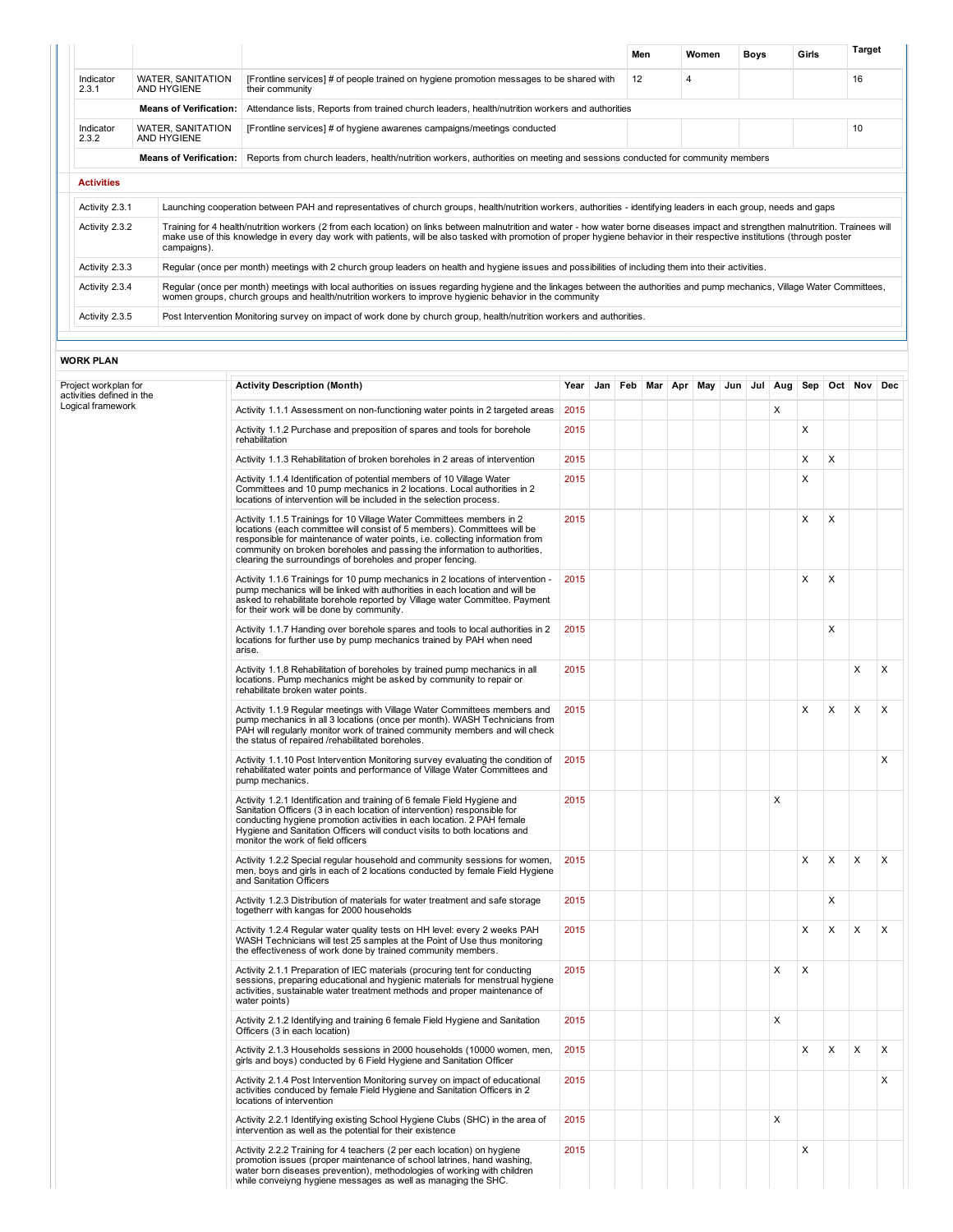| Activity 2.2.3 Establishing or strengthening the existing School Hygiene<br>Clubs. Teachers trained by PAH generate pupils on rules and responsibilities<br>of clubs together with pupils and share the document with PAH                                                                                                                                                                             | 2015 |   | X |   |   |          |
|-------------------------------------------------------------------------------------------------------------------------------------------------------------------------------------------------------------------------------------------------------------------------------------------------------------------------------------------------------------------------------------------------------|------|---|---|---|---|----------|
| Activity 2.2.4 Signing MoU between schools and PAH on responsibilities of<br>both sides regarding the activities of School Hygiene Clubs                                                                                                                                                                                                                                                              | 2015 |   | X |   |   |          |
| Activity 2.2.5 4 hygiene campaigns organized by School Hygiene Clubs (2)<br>per school)                                                                                                                                                                                                                                                                                                               | 2015 |   |   | X | X |          |
| Activity 2.2.6 Regular (once per 3 weeks) monitoring visits of Hygiene and<br>Sanitation Officer to each school and meetings with School Hygiene Clubs<br>and teachers                                                                                                                                                                                                                                | 2015 |   |   | X | X | $\times$ |
| Activity 2.2.7 Refreshing training for 4 teachers (2 per location) on challenges<br>they face during work with School Hygiene Clubs and solutions                                                                                                                                                                                                                                                     | 2015 |   |   |   | X |          |
| Activity 2.3.1 Launching cooperation between PAH and representatives of<br>church groups, health/nutrition workers, authorities - identifying leaders in<br>each group, needs and gaps                                                                                                                                                                                                                | 2015 | X |   |   |   |          |
| Activity 2.3.2 Training for 4 health/nutrition workers (2 from each location) on<br>links between malnutrition and water - how water borne diseases impact and<br>strengthen malnutrition. Trainees will make use of this knowledge in every<br>day work with patients, will be also tasked with promotion of proper hygiene<br>behavior in their respective institutions (through poster campaigns). | 2015 |   | X |   |   |          |
| Activity 2.3.3 Regular (once per month) meetings with 2 church group leaders<br>on health and hygiene issues and possibilities of including them into their<br>activities.                                                                                                                                                                                                                            | 2015 |   |   | X | X | X        |
| Activity 2.3.4 Regular (once per month) meetings with local authorities on<br>issues regarding hygiene and the linkages between the authorities and pump<br>mechanics, Village Water Committees, women groups, church groups and<br>health/nutrition workers to improve hygienic behavior in the community                                                                                            | 2015 |   |   | X | X | $\times$ |
| Activity 2.3.5 Post Intervention Monitoring survey on impact of work done by<br>church group, health/nutrition workers and authorities.                                                                                                                                                                                                                                                               | 2015 |   |   |   |   | X        |
| Activity 2.2.8 Evaluation meetings with School Hygiene Clubs and teachers<br>on activities done by each school                                                                                                                                                                                                                                                                                        | 2015 |   |   |   |   | X        |

## M & R DETAILS

| <b>Monitoring &amp; Reporting Plan:</b><br>Describe how you will monitor the<br>implementation of each activity.<br>Describe the tools you plan to use<br>(checklist, photo, questionnaires,<br>interviews, suggestion box etc.) in<br>order to collect data and how you will<br>store data. Explain the frequency type<br>and protocol of reporting (how often do<br>you report about what to whom?).<br>State if, when and how you plan to<br>evaluate your project. | M&E strategy and activities:<br>PAH hires Monitoring&Evaluation Coordinator and 3 M&E Officers that are responsible for designing and implementing M&E strategy for each project.<br>On the beginning of the project baseline survey will be conducted to check common hygiene behaviors in the targeted communities. Results will be compared with<br>survey conducted in the end of the project - this will allow measure the impact of our hygiene promotion activities.<br>In the middle of the project, after distribution of hygiene kits, Post Distribution Monitoring survey will be conducted to analyze appropriateness of distributes items –<br>M&E Officers will travel to Jiech and Nyanepol and together with locally hired enumerators will conduct mini or full PDM (depending on distance form house to<br>house).<br>In the end of the project there will be comprehensive Post Intervention Monitoring survey conducted, that will check what was the impact of the whole intervention -<br>survey will check conditions of rehabilitated water points and knowledge of trained people. Additionally will check whether sessions for authorities, teachers, pupils<br>and different group leaders brought any change in the community.<br>During the timeframe of the project, WASH Programme Coordinator will travel to the area of implementation of the project to monitor conducted activities, will meet<br>with beneficiaries and authorities to ensure quality of provided services.<br>Tools used during implementation of the project:<br>- Each constructed facility will be confirmed by signing special construction form, signed by PAH and local authorities<br>- Hygiene promotion sessions will be documented by attendance lists, photo documentation, message dissemination records (filled weekly by hygiene promoters<br>leaders) and evaluation forms (filled by PAH Hygiene and Sanitation Officers during evaluation meeting with field staff)<br>- Distributed items will be documented by signed distribution lists<br>- Each session conducted in the location of intervention (session for women, local authorities etc) will be accompanied with minutes, attendance list and photo<br>documentation<br>- Whole project and its progress will be monitored by Project Coordinator through Performance Tracking Tool - tool designed in excel, that collects information on<br>indicators and calculates achieved results. Tool will be shared on a monthly basis with WASH Programme Coordinator who will monitor whether project's objectives<br>will be achieved. |
|------------------------------------------------------------------------------------------------------------------------------------------------------------------------------------------------------------------------------------------------------------------------------------------------------------------------------------------------------------------------------------------------------------------------------------------------------------------------|---------------------------------------------------------------------------------------------------------------------------------------------------------------------------------------------------------------------------------------------------------------------------------------------------------------------------------------------------------------------------------------------------------------------------------------------------------------------------------------------------------------------------------------------------------------------------------------------------------------------------------------------------------------------------------------------------------------------------------------------------------------------------------------------------------------------------------------------------------------------------------------------------------------------------------------------------------------------------------------------------------------------------------------------------------------------------------------------------------------------------------------------------------------------------------------------------------------------------------------------------------------------------------------------------------------------------------------------------------------------------------------------------------------------------------------------------------------------------------------------------------------------------------------------------------------------------------------------------------------------------------------------------------------------------------------------------------------------------------------------------------------------------------------------------------------------------------------------------------------------------------------------------------------------------------------------------------------------------------------------------------------------------------------------------------------------------------------------------------------------------------------------------------------------------------------------------------------------------------------------------------------------------------------------------------------------------------------------------------------------------------------------------------------------------------------------------------------------------------------------------------------------------------------------------------------------------------------------------------------------|
| <b>OTHER INFORMATION</b>                                                                                                                                                                                                                                                                                                                                                                                                                                               |                                                                                                                                                                                                                                                                                                                                                                                                                                                                                                                                                                                                                                                                                                                                                                                                                                                                                                                                                                                                                                                                                                                                                                                                                                                                                                                                                                                                                                                                                                                                                                                                                                                                                                                                                                                                                                                                                                                                                                                                                                                                                                                                                                                                                                                                                                                                                                                                                                                                                                                                                                                                                     |
| Accountability to Affected Populations                                                                                                                                                                                                                                                                                                                                                                                                                                 | PAH has been present in Ayod county in 2014 and 2015. This project proposal is based on the feedback that was given to PAH after the interventions in Jeich and<br>Nyanapol.<br>The needs to be covered under this project proposal have been recognizes by beneficiaries and collected by PAH in reports form interventions, including a post-<br>distribution monitoring report. Beneficiaries' feedback will also be gathered during the project implementation. All beneficiaries will be informed about the established<br>PAH feedback giving mechanism. PAH intends to work closely with women on household level which will allow the organization to regularly collect their feedback<br>and improve activities. Women on household level will be approached by other women from the community which will create conditions for open communication.<br>The feedback will be passed on to the Field Hygiene Sanitation Officers, who will have an opportunity to share it with Hygiene and Sanitation Officers during regular<br>meetings. Project Coordinator will be monitoring the implementation of feedback and so will the Programme Coordinator.<br>PAH is including the local authorities throughout the project cycle. The authorities have been consulted regarding the needs of the community during previous<br>interventions. They will be consulted and will direct PAH during the process of choosing field Hygiene and Sanitation Officers.<br>PAH monitoring team that is independent from the project will conduct a post distribution monitoring gathering information from the beneficiaries regarding the<br>appropriateness and availability of distributed items. The PDM will be conducted during the project duration so that PAH can timely respond to the feedback of the<br>beneficiaries. The final feedback will be collected after the intervention in the course of Post Intervention Monitoring.<br>The involvement of key stakeholders as well as a thorough analysis of the situation on the ground quarantee the adherence to the principle of Do No Harm.                                                                                                                                                                                                                                                                                                                                                                                                                                                                                                              |
| Implementation Plan: Describe for<br>each activity how you plan to<br>implement it and who is carrying out<br>what.                                                                                                                                                                                                                                                                                                                                                    | Structure:<br>PAH team will consist of Project Coordinator, 2 WASH Technicians and 2 Hygiene and Sanitation Officers. The team will be based in Jiech and will travel regularly to<br>Nyanapol, which is a walking distance. The team will work through:<br>- 10 pump mechanic trained by WASH Technicians; pump mechanics will be responsible for borehole repair and rehabilitation with focus on Duba Tropic hand<br>pumps<br>- 10 Village Water Committees (50 people): will be trained by WASH Technicians and will be responsible for maintenance of repaired and rehabilitated water points<br>- 6 female Field Hygiene and Sanitation Officers: trained by Hygiene and Sanitation Officers, will be responsible for leading sessions for women, household visits<br>and campaigns, distribution of kangas<br>In each location Hygiene and Sanitation Officers will also train 8 representatives of authorities and key institutions (PHCU, nutrition and health center workers,<br>church leaders) and 2 teachers. They will also establish School Hygiene Clubs in both locations.<br>The stages of PAH intervention are planned as follow:<br>- Identification of hygiene promoters, leaders, pupils, women that will attend capacity building trainings.<br>- Training of groups mentioned above<br>- Monitoring of work of trained people and improvement of hygienic behavior of both communities (Jeich and Nyanapol)<br>- Refreshing training of all groups<br>- Final evaluation of intervention impact<br>Reporting:<br>Female Field Hygiene and Sanitation Officers will report weekly to Hygiene and Sanitation Officers based in Jiech on HH visits they conduct and campaigns that<br>they conducted.<br>Pump mechanics and VWC members will report weekly to WASH Technicians on conditions of boreholes in both areas<br>Community leaders will have regular (once per month) meetings with Hygiene and sanitation Officers on major hygienic issues of the community.<br>Teachers and School Hygiene Clubs will report weekly to Hygiene and Sanitation Officers on work done at school.<br>Project Coordinator will have regular meetings with project team – coordination meetings every week.                                                                                                                                                                                                                                                                                                                                                                                            |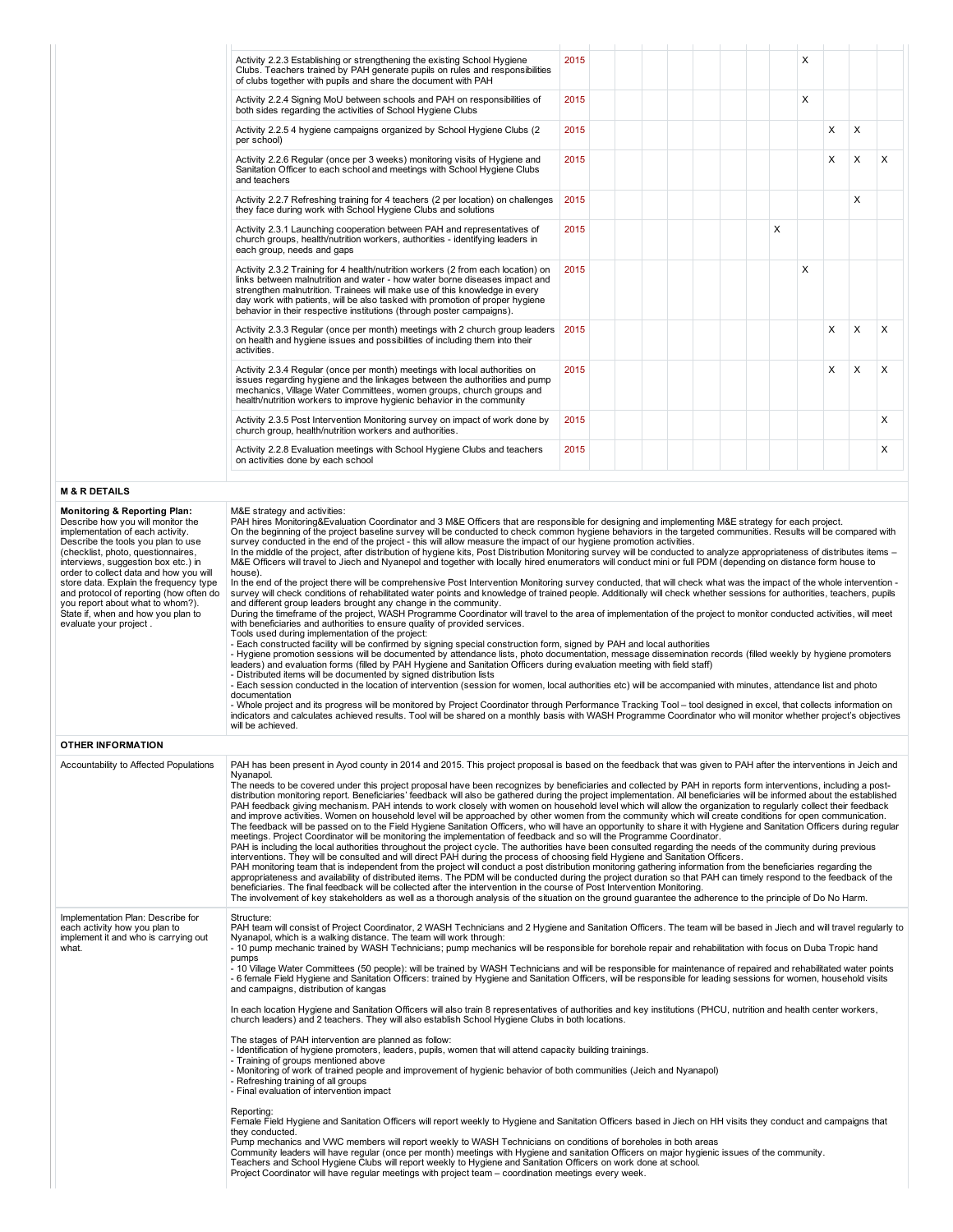|                 |                                                                                                                                                                                    | Coordination with other NGOs and authorities:<br>intervention.                                                                                                       |             |                       |          |                  |                                                 |               | This project is designed to increase the capacity of local stakeholders - each activity will be first discussed with authorities and planned with them. Authorities will<br>be also one of the targeted group for PAH activities. PAH team, before implementing any activities, will present detailed plan for intervention to authorities and<br>discuss implementation strategy as well as exit strategy. PAH team will also present complains mechanism (each beneficiary will be able to visit PAH office in Jiech<br>or pass complain through Field Hygiene and Sanitation Officers. PAH team will also do monitoring of implementation in the middle of the project to check the impact<br>of conducted activities but also satisfaction of beneficiaries. In the end of the project PAH M and E team will conduct HH survey to analyze final impact of whole<br>PAH will meet with NGOs present in the area (mainly CMD and COSV) to plan activities in details and avoid any overlapping in activities or locations.                                                                                                                                                                                                                                                                                                                                                                                                                                                                                                                                                                                                                                                                                                                                                                                                                                                                                                                                                                                                  |          |                    |
|-----------------|------------------------------------------------------------------------------------------------------------------------------------------------------------------------------------|----------------------------------------------------------------------------------------------------------------------------------------------------------------------|-------------|-----------------------|----------|------------------|-------------------------------------------------|---------------|-------------------------------------------------------------------------------------------------------------------------------------------------------------------------------------------------------------------------------------------------------------------------------------------------------------------------------------------------------------------------------------------------------------------------------------------------------------------------------------------------------------------------------------------------------------------------------------------------------------------------------------------------------------------------------------------------------------------------------------------------------------------------------------------------------------------------------------------------------------------------------------------------------------------------------------------------------------------------------------------------------------------------------------------------------------------------------------------------------------------------------------------------------------------------------------------------------------------------------------------------------------------------------------------------------------------------------------------------------------------------------------------------------------------------------------------------------------------------------------------------------------------------------------------------------------------------------------------------------------------------------------------------------------------------------------------------------------------------------------------------------------------------------------------------------------------------------------------------------------------------------------------------------------------------------------------------------------------------------------------------------------------------------|----------|--------------------|
|                 | Coordination with other Organizations                                                                                                                                              | Name of the organization                                                                                                                                             |             |                       |          |                  | Areas/activities of collaboration and rationale |               |                                                                                                                                                                                                                                                                                                                                                                                                                                                                                                                                                                                                                                                                                                                                                                                                                                                                                                                                                                                                                                                                                                                                                                                                                                                                                                                                                                                                                                                                                                                                                                                                                                                                                                                                                                                                                                                                                                                                                                                                                               |          |                    |
| in project area |                                                                                                                                                                                    | 1. CMD                                                                                                                                                               |             |                       |          |                  |                                                 |               | CMD is a WASH active on the ground. CMD is dealing with sanitation activities, borehole rehabilitation and hygiene promotion.<br>However, PAH will be targeting Duba Tropic boreholes and women in hygiene promotion to cover the existing gaps                                                                                                                                                                                                                                                                                                                                                                                                                                                                                                                                                                                                                                                                                                                                                                                                                                                                                                                                                                                                                                                                                                                                                                                                                                                                                                                                                                                                                                                                                                                                                                                                                                                                                                                                                                               |          |                    |
|                 |                                                                                                                                                                                    | 2. COSV                                                                                                                                                              |             |                       |          |                  | health promotes in the health centres.          |               | COSV is a health partner, who has asked for PAH support in borehole rehabilitation in the area. PAH will be working with COSV                                                                                                                                                                                                                                                                                                                                                                                                                                                                                                                                                                                                                                                                                                                                                                                                                                                                                                                                                                                                                                                                                                                                                                                                                                                                                                                                                                                                                                                                                                                                                                                                                                                                                                                                                                                                                                                                                                 |          |                    |
|                 |                                                                                                                                                                                    |                                                                                                                                                                      |             |                       |          |                  |                                                 |               |                                                                                                                                                                                                                                                                                                                                                                                                                                                                                                                                                                                                                                                                                                                                                                                                                                                                                                                                                                                                                                                                                                                                                                                                                                                                                                                                                                                                                                                                                                                                                                                                                                                                                                                                                                                                                                                                                                                                                                                                                               |          |                    |
|                 | Environmental Marker Code<br>Gender Marker Code                                                                                                                                    | A: Neutral Impact on environment with No mitigation                                                                                                                  |             |                       |          |                  |                                                 |               |                                                                                                                                                                                                                                                                                                                                                                                                                                                                                                                                                                                                                                                                                                                                                                                                                                                                                                                                                                                                                                                                                                                                                                                                                                                                                                                                                                                                                                                                                                                                                                                                                                                                                                                                                                                                                                                                                                                                                                                                                               |          |                    |
|                 | Justify Chosen Gender Marker Code                                                                                                                                                  | 2a-The project is designed to contribute significantly to gender equality<br>The project offers integrated gender approach.                                          |             |                       |          |                  |                                                 |               |                                                                                                                                                                                                                                                                                                                                                                                                                                                                                                                                                                                                                                                                                                                                                                                                                                                                                                                                                                                                                                                                                                                                                                                                                                                                                                                                                                                                                                                                                                                                                                                                                                                                                                                                                                                                                                                                                                                                                                                                                               |          |                    |
|                 |                                                                                                                                                                                    | a household level.<br>and shift to other activities.<br>A Post Intervention Monitoring will allow woman to share their feedback after the end of project activities. |             |                       |          |                  |                                                 |               | Beneficiaries of the project are disaggregated by age and sex. There's great consistency between the needs of the beneficiaries and proposed activities as well as<br>project strategies and outcomes. The emphasis is put on women and girls as actors of change and medium of good practices and eventual change of behavior on<br>The project activities aim at creating equal opportunities to women mitigating the existing gap in overall participation level. Women will be involved in the planning of<br>the exact activities so that they suit their needs. PAH will employ women hygiene promoters so that women can freely speak to about their challenges and<br>expectations. PAH plans to conduct hygiene sessions for women on subjects such as safe water treatment and storage at the household level, hygiene practices<br>at home and menstrual hygiene. 6 women Field Hygiene and Sanitation Officers will reach 2000 woman beneficiaries with hygiene messages that are relevant and<br>important for women. 2000 women will be equipped with kangas which during our intervention in January 2015 proved to be the most desired quasi-sanitation<br>material for menstruation allowing women to participate in their daily activities freely. Rehabilitation of the boreholes will contribute to increase of women's workload                                                                                                                                                                                                                                                                                                                                                                                                                                                                                                                                                                                                                                                                          |          |                    |
|                 | <b>Protection Mainstreaming</b>                                                                                                                                                    | participation and empowerment should boost notably.<br>Printed IEC materials will consider literacy level in the population.                                         |             |                       |          |                  |                                                 |               | In the absence of domestic normative standards of IDPs protection, the project team will act under standard cluster protocols. The community will be consulted on<br>power dynamics and possible protection challenges. Partners operating in the same location will help mobilizing the community in most safe and sensitive manner.<br>The project acknowledges different needs of women, men, girls and boys. During protracted conflict, women and girls bear the brunt of the crisis. The project aims<br>at restoring dignity of women and girls in community in transition prioritizing their access to safe water, refreshing hygiene practices, and equipping them with new<br>skills. Since 10 boreholes will be rehabilitated and the hygiene promoters will travel from house to house with their tailor-made message, women will not have to walk<br>for long periods to receive aid. The sessions most likely will not interfere with their household chores. In relief and recovery assistance provided by the project, the<br>priority will be given to disabled women, elderly women, female heads of households, pregnant and lactating women. The boreholes will be rehabilitated in such a<br>way to make it easily accessible for pregnant and disabled women as well as girls and boys. The water points were chosen to not cause tensions between the<br>communities. In specific cases Water Committee will be in place to provide water to disabled people who cannot access the points completely.<br>Women and girls equipped with kangas will no longer suffer from exclusion during menstruation. Obtaining basic knowledge on menstrual hygiene proposed in the<br>project plays significant role in the environment of pervasive violence as it may give women sense of self-mastery and dignity. Through the project women<br>A mechanism of complain will be set up for the IDPs to measure the adequacy of the response (including methods not revealing the IDP identity to a NGO worker). |          |                    |
|                 | Safety and Security                                                                                                                                                                | Coordinator who assesses risks, analyses information and advises the Head of Mission.                                                                                |             |                       |          |                  |                                                 |               | Ayod county has been under the control of opposition forces since the December 2013 crisis. The situation in the county has remained tense, especially in the<br>North, where a big IDPs influx has been noticed. The capital of the county, Ayod town, has been under military control and has been devoid of humanitarian<br>presence since the December 2013 crisis. Jeich has become the de facto capital of the county. The situation in Jeich and the vicinity has been stable but tense and<br>remains unpredictable. PAH has adequate contingency planning, security standard operating procedures and security plans in place. Security Risk Assessments<br>are conducted in a given location before the field team is deployed. The current security situation on the ground is closely monitored by an appointed Security                                                                                                                                                                                                                                                                                                                                                                                                                                                                                                                                                                                                                                                                                                                                                                                                                                                                                                                                                                                                                                                                                                                                                                                          |          |                    |
| Access          |                                                                                                                                                                                    |                                                                                                                                                                      |             |                       |          |                  |                                                 |               | PAH has a long-established presence in Ayod county and well-established contacts with the authorities and the beneficiaries on the ground. To reach the areas of<br>intervention, PAH plans to use regular UNHAS flights as well as the air-assets of Log Cluster. If the latter is impossible, PAH has budgeted for chartered flights. On<br>the ground, PAH mostly intends to cover the necessary distances on foot. If a possibility arises, a car/tractor will be hired for the local transport.                                                                                                                                                                                                                                                                                                                                                                                                                                                                                                                                                                                                                                                                                                                                                                                                                                                                                                                                                                                                                                                                                                                                                                                                                                                                                                                                                                                                                                                                                                                          |          |                    |
| <b>BUDGET</b>   |                                                                                                                                                                                    |                                                                                                                                                                      |             |                       |          |                  |                                                 |               |                                                                                                                                                                                                                                                                                                                                                                                                                                                                                                                                                                                                                                                                                                                                                                                                                                                                                                                                                                                                                                                                                                                                                                                                                                                                                                                                                                                                                                                                                                                                                                                                                                                                                                                                                                                                                                                                                                                                                                                                                               |          |                    |
|                 | 1 Staff and Other Personnel Costs (please itemize costs of staff, consultants and other personnel to be recruited directly by the implementing partner for project implementation) |                                                                                                                                                                      |             |                       |          |                  |                                                 |               |                                                                                                                                                                                                                                                                                                                                                                                                                                                                                                                                                                                                                                                                                                                                                                                                                                                                                                                                                                                                                                                                                                                                                                                                                                                                                                                                                                                                                                                                                                                                                                                                                                                                                                                                                                                                                                                                                                                                                                                                                               |          |                    |
|                 | Code   Budget Line Description                                                                                                                                                     |                                                                                                                                                                      | D/S         | Unit<br>Quantity Cost | Unit     | Duration Percent | <b>Charged to</b>                               | Total<br>Cost | 2015                                                                                                                                                                                                                                                                                                                                                                                                                                                                                                                                                                                                                                                                                                                                                                                                                                                                                                                                                                                                                                                                                                                                                                                                                                                                                                                                                                                                                                                                                                                                                                                                                                                                                                                                                                                                                                                                                                                                                                                                                          |          | Quarterly<br>Total |
|                 |                                                                                                                                                                                    |                                                                                                                                                                      |             |                       |          |                  | CHF / ERF                                       |               | Q3                                                                                                                                                                                                                                                                                                                                                                                                                                                                                                                                                                                                                                                                                                                                                                                                                                                                                                                                                                                                                                                                                                                                                                                                                                                                                                                                                                                                                                                                                                                                                                                                                                                                                                                                                                                                                                                                                                                                                                                                                            | Q4       |                    |
| 1.1             | Head of Mission (expat)                                                                                                                                                            |                                                                                                                                                                      | S           | 1                     | $5000$ 5 |                  | 5.00%                                           | 1.250.00      | 500.00                                                                                                                                                                                                                                                                                                                                                                                                                                                                                                                                                                                                                                                                                                                                                                                                                                                                                                                                                                                                                                                                                                                                                                                                                                                                                                                                                                                                                                                                                                                                                                                                                                                                                                                                                                                                                                                                                                                                                                                                                        | 750.00   | 1,250.00           |
|                 | salary, allowances, insurance, ID, business cards etc                                                                                                                              |                                                                                                                                                                      |             |                       |          |                  |                                                 |               |                                                                                                                                                                                                                                                                                                                                                                                                                                                                                                                                                                                                                                                                                                                                                                                                                                                                                                                                                                                                                                                                                                                                                                                                                                                                                                                                                                                                                                                                                                                                                                                                                                                                                                                                                                                                                                                                                                                                                                                                                               |          |                    |
| $1.2$           | Security Coordinator (expat)                                                                                                                                                       |                                                                                                                                                                      | S           | 1                     | 4300 4   |                  | 5.00%                                           | 860.00        | 344.00                                                                                                                                                                                                                                                                                                                                                                                                                                                                                                                                                                                                                                                                                                                                                                                                                                                                                                                                                                                                                                                                                                                                                                                                                                                                                                                                                                                                                                                                                                                                                                                                                                                                                                                                                                                                                                                                                                                                                                                                                        | 516.00   | 860.00             |
|                 | salary, allowances, insurance, ID, business cards etc                                                                                                                              |                                                                                                                                                                      |             |                       |          |                  |                                                 |               |                                                                                                                                                                                                                                                                                                                                                                                                                                                                                                                                                                                                                                                                                                                                                                                                                                                                                                                                                                                                                                                                                                                                                                                                                                                                                                                                                                                                                                                                                                                                                                                                                                                                                                                                                                                                                                                                                                                                                                                                                               |          |                    |
| 1.3             | Logistics Coordinator                                                                                                                                                              |                                                                                                                                                                      | S           | 1                     | 4300 5   |                  | 5.00%                                           | 1,075.00      | 430.00                                                                                                                                                                                                                                                                                                                                                                                                                                                                                                                                                                                                                                                                                                                                                                                                                                                                                                                                                                                                                                                                                                                                                                                                                                                                                                                                                                                                                                                                                                                                                                                                                                                                                                                                                                                                                                                                                                                                                                                                                        | 645.00   | 1,075.00           |
|                 | salary, allowances, insurance, ID, business cards etc                                                                                                                              |                                                                                                                                                                      |             |                       |          |                  |                                                 |               |                                                                                                                                                                                                                                                                                                                                                                                                                                                                                                                                                                                                                                                                                                                                                                                                                                                                                                                                                                                                                                                                                                                                                                                                                                                                                                                                                                                                                                                                                                                                                                                                                                                                                                                                                                                                                                                                                                                                                                                                                               |          |                    |
| 1.4             | Logistics Assistant (national)                                                                                                                                                     |                                                                                                                                                                      | S           | 3                     | 850 5    |                  | 5.00%                                           | 637.50        | 254.50                                                                                                                                                                                                                                                                                                                                                                                                                                                                                                                                                                                                                                                                                                                                                                                                                                                                                                                                                                                                                                                                                                                                                                                                                                                                                                                                                                                                                                                                                                                                                                                                                                                                                                                                                                                                                                                                                                                                                                                                                        | 383.00   | 637.50             |
|                 | salary, overtime, insurance, ID, business cards etc                                                                                                                                |                                                                                                                                                                      |             |                       |          |                  |                                                 |               |                                                                                                                                                                                                                                                                                                                                                                                                                                                                                                                                                                                                                                                                                                                                                                                                                                                                                                                                                                                                                                                                                                                                                                                                                                                                                                                                                                                                                                                                                                                                                                                                                                                                                                                                                                                                                                                                                                                                                                                                                               |          |                    |
| 1.5             | HR Coordinator (expat)                                                                                                                                                             |                                                                                                                                                                      | s           | 1                     | 2500 5   |                  | 5.00%                                           | 625.00        | 250.00                                                                                                                                                                                                                                                                                                                                                                                                                                                                                                                                                                                                                                                                                                                                                                                                                                                                                                                                                                                                                                                                                                                                                                                                                                                                                                                                                                                                                                                                                                                                                                                                                                                                                                                                                                                                                                                                                                                                                                                                                        | 375.00   | 625.00             |
|                 | salary, allowances, insurance, ID, business cards etc                                                                                                                              |                                                                                                                                                                      |             |                       |          |                  |                                                 |               |                                                                                                                                                                                                                                                                                                                                                                                                                                                                                                                                                                                                                                                                                                                                                                                                                                                                                                                                                                                                                                                                                                                                                                                                                                                                                                                                                                                                                                                                                                                                                                                                                                                                                                                                                                                                                                                                                                                                                                                                                               |          |                    |
| 1.6             | Administration Coordinator                                                                                                                                                         |                                                                                                                                                                      | s           | 1                     | 1400     | $\sqrt{5}$       | 5.00%                                           | 350.00        | 140.00                                                                                                                                                                                                                                                                                                                                                                                                                                                                                                                                                                                                                                                                                                                                                                                                                                                                                                                                                                                                                                                                                                                                                                                                                                                                                                                                                                                                                                                                                                                                                                                                                                                                                                                                                                                                                                                                                                                                                                                                                        | 210.00   | 350.00             |
|                 | salary, insurance, ID, business cards etc                                                                                                                                          |                                                                                                                                                                      |             |                       |          |                  |                                                 |               |                                                                                                                                                                                                                                                                                                                                                                                                                                                                                                                                                                                                                                                                                                                                                                                                                                                                                                                                                                                                                                                                                                                                                                                                                                                                                                                                                                                                                                                                                                                                                                                                                                                                                                                                                                                                                                                                                                                                                                                                                               |          |                    |
| 1.7             | Admin Assistant                                                                                                                                                                    |                                                                                                                                                                      | ${\bf s}$   | $\mathbf{1}$          | 850      | 5                | 5.00%                                           | 212.50        | 84.50                                                                                                                                                                                                                                                                                                                                                                                                                                                                                                                                                                                                                                                                                                                                                                                                                                                                                                                                                                                                                                                                                                                                                                                                                                                                                                                                                                                                                                                                                                                                                                                                                                                                                                                                                                                                                                                                                                                                                                                                                         | 128.00   | 212.50             |
|                 | salary, insurance, ID, business cards etc                                                                                                                                          |                                                                                                                                                                      |             |                       |          |                  |                                                 |               |                                                                                                                                                                                                                                                                                                                                                                                                                                                                                                                                                                                                                                                                                                                                                                                                                                                                                                                                                                                                                                                                                                                                                                                                                                                                                                                                                                                                                                                                                                                                                                                                                                                                                                                                                                                                                                                                                                                                                                                                                               |          |                    |
| 1.8             | Accountant (expat)                                                                                                                                                                 |                                                                                                                                                                      | $\mathbf s$ | 1                     | 2000 5   |                  | 5.00%                                           | 500.00        | 200.00                                                                                                                                                                                                                                                                                                                                                                                                                                                                                                                                                                                                                                                                                                                                                                                                                                                                                                                                                                                                                                                                                                                                                                                                                                                                                                                                                                                                                                                                                                                                                                                                                                                                                                                                                                                                                                                                                                                                                                                                                        | 300.00   | 500.00             |
|                 | salary, allowances, insurance, ID, business cards etc                                                                                                                              |                                                                                                                                                                      |             |                       |          |                  |                                                 |               |                                                                                                                                                                                                                                                                                                                                                                                                                                                                                                                                                                                                                                                                                                                                                                                                                                                                                                                                                                                                                                                                                                                                                                                                                                                                                                                                                                                                                                                                                                                                                                                                                                                                                                                                                                                                                                                                                                                                                                                                                               |          |                    |
| 1.9             | Cleaner (Juba)                                                                                                                                                                     |                                                                                                                                                                      | s           | $\overline{2}$        | $310$ 5  |                  | 5.00%                                           | 155.00        | 62.00                                                                                                                                                                                                                                                                                                                                                                                                                                                                                                                                                                                                                                                                                                                                                                                                                                                                                                                                                                                                                                                                                                                                                                                                                                                                                                                                                                                                                                                                                                                                                                                                                                                                                                                                                                                                                                                                                                                                                                                                                         | 93.00    | 155.00             |
|                 | salary, insurance, ID etc                                                                                                                                                          |                                                                                                                                                                      |             |                       |          |                  |                                                 |               |                                                                                                                                                                                                                                                                                                                                                                                                                                                                                                                                                                                                                                                                                                                                                                                                                                                                                                                                                                                                                                                                                                                                                                                                                                                                                                                                                                                                                                                                                                                                                                                                                                                                                                                                                                                                                                                                                                                                                                                                                               |          |                    |
| 1.10            | Project Coordinator (expat)                                                                                                                                                        |                                                                                                                                                                      | d           | 1                     | 3000 5   |                  | 100.00%                                         | 15,000.00     | 6,000.00                                                                                                                                                                                                                                                                                                                                                                                                                                                                                                                                                                                                                                                                                                                                                                                                                                                                                                                                                                                                                                                                                                                                                                                                                                                                                                                                                                                                                                                                                                                                                                                                                                                                                                                                                                                                                                                                                                                                                                                                                      | 9,000.00 | 15,000.00          |
|                 | salary, allowances, insurance, ID, business cards etc                                                                                                                              |                                                                                                                                                                      |             |                       |          |                  |                                                 |               |                                                                                                                                                                                                                                                                                                                                                                                                                                                                                                                                                                                                                                                                                                                                                                                                                                                                                                                                                                                                                                                                                                                                                                                                                                                                                                                                                                                                                                                                                                                                                                                                                                                                                                                                                                                                                                                                                                                                                                                                                               |          |                    |

1,125.00

1.11 WASH Program Coordinator (expat) D 1 4500 5 5.00% 1,125.00 450.00 450.00 675.00 675.00 1,125.00

salary, allowances, insurance, ID, business cards etc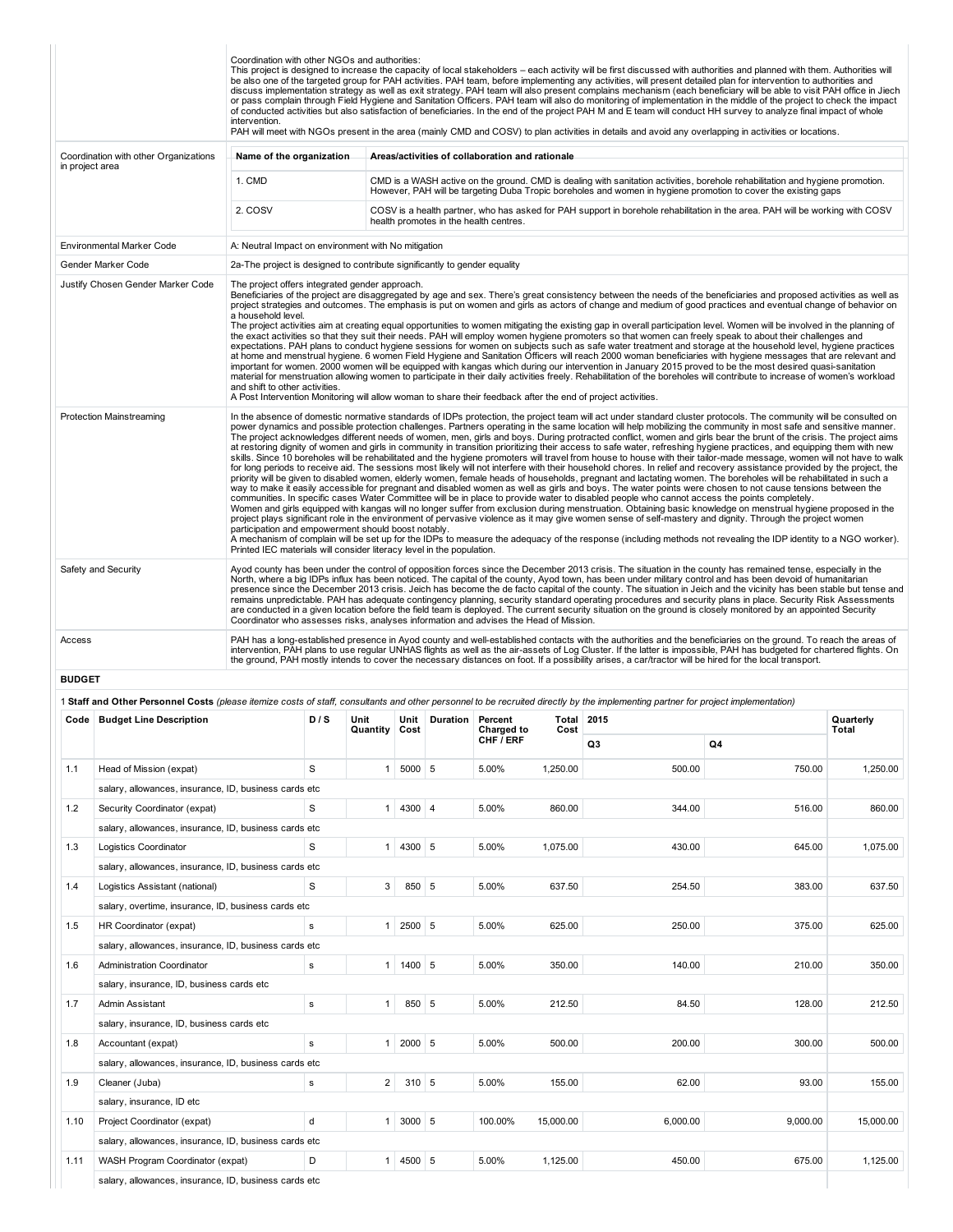| 1.12 | M&E Coordinator (expat)                                                                                                                                                                                      | D         | $\mathbf{1}$   | 2500 5               |             | 5.00%                          | 625.00            | 250.00    | 375.00    | 625.00    |
|------|--------------------------------------------------------------------------------------------------------------------------------------------------------------------------------------------------------------|-----------|----------------|----------------------|-------------|--------------------------------|-------------------|-----------|-----------|-----------|
|      | salary, allowances, insurance, ID, business cards etc                                                                                                                                                        |           |                |                      |             |                                |                   |           |           |           |
| 1.13 | M&E Officers                                                                                                                                                                                                 | d         |                | 3   1500   5         |             | 5.00%                          | 1,125.00          | 450.00    | 675.00    | 1,125.00  |
|      | salary, insurance, ID, business cards etc                                                                                                                                                                    |           |                |                      |             |                                |                   |           |           |           |
| 1.14 | Emunerators                                                                                                                                                                                                  | D         | 8              | $10 \mid 6$          |             | 100.00%                        | 480.00            | 192.00    | 288.00    | 480.00    |
|      | 16 ppl/10 usd a day/6 days                                                                                                                                                                                   |           |                |                      |             |                                |                   |           |           |           |
| 1.15 | Hygiene and Sanitation Officer                                                                                                                                                                               | D         |                | $2 \mid 1200 \mid 5$ |             | 100.00%                        | 12,000.00         | 4,800.00  | 7,200.00  | 12,000.00 |
|      | salary, insurance, ID, business cards etc                                                                                                                                                                    |           |                |                      |             |                                |                   |           |           |           |
| 1.16 | Field Hygiene and Sanitation Officer                                                                                                                                                                         | D         | 6              | 550 4                |             | 100.00%                        | 13,200.00         | 5,280.00  | 7,920.00  | 13,200.00 |
|      | salary, insurance, ID, business cards etc                                                                                                                                                                    |           |                |                      |             |                                |                   |           |           |           |
| 1.17 | <b>WASH Technician</b>                                                                                                                                                                                       | D         | $\overline{2}$ | 1400 5               |             | 100.00%                        | 14.000.00         | 5,600.00  | 8,400.00  | 14,000.00 |
|      | salary, insurance, ID, business cards etc                                                                                                                                                                    |           |                |                      |             |                                |                   |           |           |           |
| 1.18 | Guards                                                                                                                                                                                                       | ${\bf s}$ | $\overline{2}$ | $300$ 5              |             | 25.00%                         | 750.00            | 300.00    | 450.00    | 750.00    |
|      | salary, insurance, ID etc                                                                                                                                                                                    |           |                |                      |             |                                |                   |           |           |           |
| 1.19 | Cleaner (Jeich)                                                                                                                                                                                              | ${\bf s}$ | $\mathbf{1}$   | $300$ 5              |             | 25.00%                         | 375.00            | 150.00    | 225.00    | 375.00    |
|      | salary, insurance, ID etc                                                                                                                                                                                    |           |                |                      |             |                                |                   |           |           |           |
| 1.20 | Cook (Jeich)                                                                                                                                                                                                 | ${\bf s}$ | $\mathbf{1}$   | $300$ 5              |             | 25.00%                         | 375.00            | 150.00    | 225.00    | 375.00    |
|      | salary, insurance, ID etc                                                                                                                                                                                    |           |                |                      |             |                                |                   |           |           |           |
| 1.21 | <b>Accountant Assistant</b>                                                                                                                                                                                  | ${\bf s}$ | $\mathbf{1}$   | 850 5                |             | 5.00%                          | 212.50            | 84.50     | 128.00    | 212.50    |
|      | salary, insurance, ID etc                                                                                                                                                                                    |           |                |                      |             |                                |                   |           |           |           |
|      | <b>Section Total</b>                                                                                                                                                                                         |           |                |                      |             |                                | 64,932.50         | 25,971.50 | 38,961.00 | 64,932.50 |
|      | 2 Supplies, Commodities, Materials (please itemize direct and indirect costs of consumables to be purchased under the project, including associated transportation, freight, storage and distribution costs) |           |                |                      |             |                                |                   |           |           |           |
| Code | <b>Budget Line Description</b>                                                                                                                                                                               | D/S       | Unit           | Unit                 | Duration    | Percent                        | <b>Total 2015</b> |           |           | Quarterly |
|      |                                                                                                                                                                                                              |           | Quantity       | Cost                 |             | Charged to<br>CHF <i>i</i> ERF | Cost              |           |           | Total     |
|      |                                                                                                                                                                                                              |           |                |                      |             |                                |                   | Q3        | Q4        |           |
| 2.1  | BH spares and tools                                                                                                                                                                                          | D         | 10             | $1000$ 1             |             | 100.00%                        | 10,000.00         | 10,000.00 | 0.00      | 10,000.00 |
|      | 10 BHs/ on average 1000 USD worth of spares, materials and tools per BH                                                                                                                                      |           |                |                      |             |                                |                   |           |           |           |
| 2.2  | T-shirts with hygiene messages and logos                                                                                                                                                                     | D         | 50             |                      | $15$ 1      | 100.00%                        | 750.00            | 750.00    | 0.00      | 750.00    |
|      | 50 Tshirts for all those trained in the project, 15 USD/shirt                                                                                                                                                |           |                |                      |             |                                |                   |           |           |           |
| 2.3  | Hand Pump Mechanic Training                                                                                                                                                                                  | D         | 10             |                      | $50 \mid 7$ | 100.00%                        | 3,500.00          | 3,500.00  | 0.00      | 3,500.00  |
|      | allowances, translation, food and drinks, certificates, stationary; 10 ppl/50USD per day per person/7 days of sessions                                                                                       |           |                |                      |             |                                |                   |           |           |           |
| 2.4  | Toolboxes for Hand Pump Mechanics                                                                                                                                                                            | D         | 5              | $1500$ 1             |             | 100.00%                        | 7,500.00          | 7,500.00  | 0.00      | 7,500.00  |
|      | 5 toolboxes for 10 pump mechanics/1500 USD per toolbox                                                                                                                                                       |           |                |                      |             |                                |                   |           |           |           |
| 2.5  | Overalls for Hand Pump Mechanics                                                                                                                                                                             | D         | 10             |                      | $30 \mid 1$ | 100.00%                        | 300.00            | 300.00    | 0.00      | 300.00    |
|      | 10 overalls for mechanics/30 USD each                                                                                                                                                                        |           |                |                      |             |                                |                   |           |           |           |
| 2.6  | Village Water Committee Training                                                                                                                                                                             | D         | 10             | $50 \mid 2$          |             | 100.00%                        | 1,000.00          | 500.00    | 500.00    | 1,000.00  |
|      | allowances, translation, food, certificates, stationary: 10 ppl/50 USD/2 day session                                                                                                                         |           |                |                      |             |                                |                   |           |           |           |
| 2.7  | Equipment for Village Water Committees                                                                                                                                                                       | D         | 5              | $100$ 1              |             | 100.00%                        | 500.00            | 250.00    | 250.00    | 500.00    |
|      | brooms, grease, spanners, etc - 1 set for 2 Village Water Committees/100 USD per kit                                                                                                                         |           |                |                      |             |                                |                   |           |           |           |
| 2.8  | <b>Training of Teachers</b>                                                                                                                                                                                  | D         | 4              |                      | 50 2        | 100.00%                        | 400.00            | 200.00    | 200.00    | 400.00    |
|      | transport, allowances, food and drinks, certificates; 4 ppl/50 USD per day/ 2 day sessions                                                                                                                   |           |                |                      |             |                                |                   |           |           |           |
| 2.9  | School cleaning materials                                                                                                                                                                                    | D         | $\overline{c}$ | $200$ 1              |             | 100.00%                        | 400.00            | 0.00      | 400.00    | 400.00    |
|      | brooms, cleaning agents; 2 locations/200 USD per location                                                                                                                                                    |           |                |                      |             |                                |                   |           |           |           |
| 2.10 | Training of Representatives of local authorities,                                                                                                                                                            | D         | 16             |                      | $50 \mid 2$ | 100.00%                        | 1,600.00          | 800.00    | 800.00    | 1,600.00  |
|      | churches, clinics and nutrition centres                                                                                                                                                                      |           |                |                      |             |                                |                   |           |           |           |
|      | 16 ppl/50 USD per person per day/ 2 day sessions                                                                                                                                                             |           |                |                      |             |                                |                   |           |           |           |
| 2.11 | <b>IEC</b> materials                                                                                                                                                                                         | D         | $\mathbf{1}$   | 2600 1               |             | 100.00%                        | 2,600.00          | 2,600.00  | 0.00      | 2,600.00  |
|      | posters, banners, leaflets, booklets with hygiene promotion messages                                                                                                                                         |           |                |                      |             |                                |                   |           |           |           |
| 2.12 | Transport of project materials                                                                                                                                                                               | D         | 1              | 15000 1              |             | 100.00%                        | 15,000.00         | 5,000.00  | 10,000.00 | 15,000.00 |
|      | air transport to project locations and transport on the ground                                                                                                                                               |           |                |                      |             |                                |                   |           |           |           |
| 2.13 | Loading/offloading                                                                                                                                                                                           | D         | $\mathbf{1}$   | $3000$ 1             |             | 100.00%                        | 3,000.00          | 1,000.00  | 2,000.00  | 3,000.00  |
|      | casual labour                                                                                                                                                                                                |           |                |                      |             |                                |                   |           |           |           |
| 2.14 | Trainings for Field Hygiene and Sanitation<br>Officers                                                                                                                                                       | D         | 6              |                      | 30 5        | 100.00%                        | 900.00            | 900.00    | 0.00      | 900.00    |
|      | food, drinks, certificates/6 ppl/30 USD per day                                                                                                                                                              |           |                |                      |             |                                |                   |           |           |           |
| 2.15 | Labour for BH repairs                                                                                                                                                                                        | D         | 10             |                      | $35$ 1      | 100.00%                        | 350.00            | 100.00    | 250.00    | 350.00    |
|      | 10 BH/35 USD per repair                                                                                                                                                                                      |           |                |                      |             |                                |                   |           |           |           |
|      | <b>Section Total</b>                                                                                                                                                                                         |           |                |                      |             |                                | 47,800.00         | 33,400.00 | 14,400.00 | 47,800.00 |
|      | 3 Equipment (please itemize costs of non-consumables to be purchased under the project)                                                                                                                      |           |                |                      |             |                                |                   |           |           |           |
|      |                                                                                                                                                                                                              |           |                |                      |             |                                |                   |           |           |           |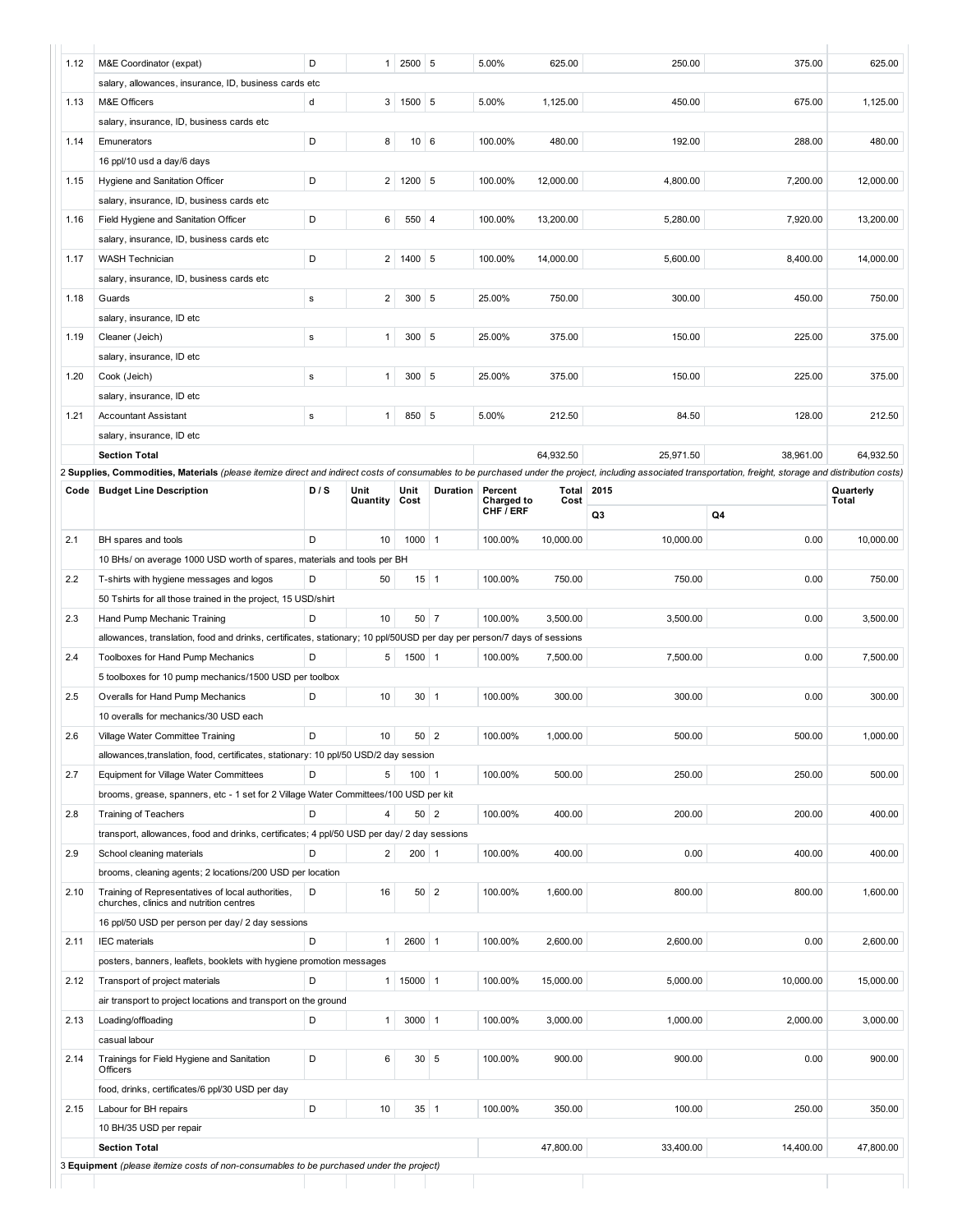|      | Code   Budget Line Description                                                                                                                | D/S         | Unit<br>Quantity | Unit<br>Cost | Duration        | Percent<br><b>Charged to</b> | <b>Total 2015</b><br>Cost |                   |           | Quarterly<br><b>Total</b>                                                                                 |
|------|-----------------------------------------------------------------------------------------------------------------------------------------------|-------------|------------------|--------------|-----------------|------------------------------|---------------------------|-------------------|-----------|-----------------------------------------------------------------------------------------------------------|
|      |                                                                                                                                               |             |                  |              |                 | CHF / ERF                    |                           | Q <sub>3</sub>    | Q4        |                                                                                                           |
| 3.1  | Tent (office)                                                                                                                                 | ${\bf s}$   | $\mathbf{1}$     | $1000$ 1     |                 | 100.00%                      | 1,000.00                  | 1,000.00          | 0.00      | 1,000.00                                                                                                  |
|      | 1 tent                                                                                                                                        |             |                  |              |                 |                              |                           |                   |           |                                                                                                           |
| 3.2  | Field office furniture                                                                                                                        | ${\bf s}$   | $\mathbf{1}$     | 800 1        |                 | 100.00%                      | 800.00                    | 800.00            | 0.00      | 800.00                                                                                                    |
|      | chairs, tables, shelves                                                                                                                       |             |                  |              |                 |                              |                           |                   |           |                                                                                                           |
| 3.3  | Tent (accommodation)                                                                                                                          | ${\bf s}$   | $\,$ 5 $\,$      | 800 1        |                 | 100.00%                      | 4,000.00                  | 4,000.00          | 0.00      | 4,000.00                                                                                                  |
|      | 1 tent                                                                                                                                        |             |                  |              |                 |                              |                           |                   |           |                                                                                                           |
| 3.4  | Futniture in accomodation                                                                                                                     | ${\bf s}$   | 5                | $800$ 1      |                 | 100.00%                      | 4,000.00                  | 4,000.00          | 0.00      | 4,000.00                                                                                                  |
|      | bed, mattress, table, chair - 800 USD/kit                                                                                                     |             |                  |              |                 |                              |                           |                   |           |                                                                                                           |
| 3.5  | Tent (training venue)                                                                                                                         | ${\bf s}$   | $\overline{2}$   | $1000$ 1     |                 | 100.00%                      | 2,000.00                  | 2,000.00          | 0.00      | 2,000.00                                                                                                  |
|      | 1 tent for each location                                                                                                                      |             |                  |              |                 |                              |                           |                   |           |                                                                                                           |
| 3.6  | Chairs                                                                                                                                        | ${\bf s}$   | 40               | $16$ 1       |                 | 100.00%                      | 640.00                    | 640.00            | 0.00      | 640.00                                                                                                    |
|      | 40 chairs/16 USD each                                                                                                                         |             |                  |              |                 |                              |                           |                   |           |                                                                                                           |
| 3.7  | Laptop                                                                                                                                        | $\mathbf s$ | 5                | $1200$ 1     |                 | 100.00%                      | 6,000.00                  | 6,000.00          | 0.00      | 6,000.00                                                                                                  |
|      | with bags and spare batteries, 5 pieces                                                                                                       |             |                  |              |                 |                              |                           |                   |           |                                                                                                           |
| 3.8  | Cameras                                                                                                                                       | ${\bf s}$   | $\overline{2}$   | $130$ 1      |                 | 100.00%                      | 260.00                    | 260.00            | 0.00      | 260.00                                                                                                    |
|      | 2 cameras                                                                                                                                     |             |                  |              |                 |                              |                           |                   |           |                                                                                                           |
| 3.9  | Solar panels                                                                                                                                  | ${\bf s}$   | $\overline{2}$   | $300$ 1      |                 | 100.00%                      | 600.00                    | 600.00            | 0.00      | 600.00                                                                                                    |
|      | 2 panels                                                                                                                                      |             |                  |              |                 |                              |                           |                   |           |                                                                                                           |
| 3.10 | VHF                                                                                                                                           | ${\bf s}$   | 5                | $1200$ 1     |                 | 100.00%                      | 6,000.00                  | 6,000.00          | 0.00      | 6,000.00                                                                                                  |
|      | 5 VHF radios                                                                                                                                  |             |                  |              |                 |                              |                           |                   |           |                                                                                                           |
| 3.11 | Thuraya                                                                                                                                       | ${\bf s}$   | 4                | 900   1      |                 | 100.00%                      | 3,600.00                  | 3,600.00          | 0.00      | 3,600.00                                                                                                  |
|      | 4 items                                                                                                                                       |             |                  |              |                 |                              |                           |                   |           |                                                                                                           |
| 3.12 | Mobile phones                                                                                                                                 | ${\bf s}$   | $\mathbf{1}$     | $120$ 1      |                 | 100.00%                      | 120.00                    | 120.00            | 0.00      | 120.00                                                                                                    |
|      | 1 item                                                                                                                                        |             |                  |              |                 |                              |                           |                   |           |                                                                                                           |
| 3.13 | DelAqua with additional equipment                                                                                                             | ${\bf s}$   | $\mathbf{1}$     | 3600 1       |                 | 100.00%                      | 3,600.00                  | 3,600.00          | 0.00      | 3,600.00                                                                                                  |
|      | DelAqua with additional equipment (regents, pressure cooker)                                                                                  |             |                  |              |                 |                              |                           |                   |           |                                                                                                           |
| 3.14 | Materials for water testing                                                                                                                   | $\mathbf s$ | $\mathbf{1}$     | $1000$ 1     |                 | 100.00%                      | 1,000.00                  | 1,000.00          | 0.00      | 1,000.00                                                                                                  |
|      | gloves, cotton, test tubes, syringes etc, one set 1000 USD                                                                                    |             |                  |              |                 |                              |                           |                   |           |                                                                                                           |
|      | <b>Section Total</b>                                                                                                                          |             |                  |              |                 |                              | 33,620.00                 | 33,620.00         | 0.00      | 33,620.00                                                                                                 |
|      | 4 Contractual Services (please list works and services to be contracted under the project)                                                    |             |                  |              |                 |                              |                           |                   |           |                                                                                                           |
| Code | <b>Budget Line Description</b>                                                                                                                | D/S         | Unit<br>Quantity | Unit<br>Cost | Duration        | Percent<br>Charged to        | Total<br>Cost             | 2015              |           | Quarterly<br>Total                                                                                        |
|      |                                                                                                                                               |             |                  |              |                 | CHF / ERF                    |                           | Q3                | Q4        |                                                                                                           |
|      | <b>Section Total</b>                                                                                                                          |             |                  |              |                 |                              |                           |                   |           |                                                                                                           |
|      |                                                                                                                                               |             |                  |              |                 |                              |                           |                   |           |                                                                                                           |
|      |                                                                                                                                               |             |                  |              |                 |                              | 0.00                      | $\pmb{0}$         | $\pmb{0}$ |                                                                                                           |
|      | 5 Travel (please itemize travel costs of staff, consultants and other personnel for project implementation)<br>Code   Budget Line Description | D/S         | Unit             | Unit         | Duration        | Percent                      | Total                     | 2015              |           | Quarterly                                                                                                 |
|      |                                                                                                                                               |             | Quantity         | Cost         |                 | Charged to<br>CHF / ERF      | Cost                      |                   |           | <b>Total</b>                                                                                              |
|      |                                                                                                                                               |             |                  |              |                 |                              |                           | Q3                | Q4        |                                                                                                           |
| 5.1  | Travel costs for project staff to the field                                                                                                   | d           | 15               | $400$   1    |                 | 100.00%                      | 6,000.00                  | 2,400.00          | 3,600.00  |                                                                                                           |
|      | 20 return flights/ 400 USD per return flight                                                                                                  |             |                  |              |                 |                              |                           |                   |           |                                                                                                           |
| 5.2  | Travel costs for support project staff to locations   d<br>of interventions                                                                   |             | 5                | $400$   1    |                 | 100.00%                      | 2,000.00                  | 800.00            | 1,200.00  |                                                                                                           |
|      |                                                                                                                                               |             |                  |              |                 |                              |                           |                   |           |                                                                                                           |
|      | 10 return flights/ 400 USD per return flight                                                                                                  |             |                  |              |                 |                              |                           |                   |           |                                                                                                           |
| 5.3  | International travel costs (project staff)                                                                                                    | $\mathbf s$ | $\overline{2}$   | $1200$ 1     |                 | 100.00%                      | 2,400.00                  | 960.00            | 1,440.00  |                                                                                                           |
|      | home tickets for 3 expat project staff                                                                                                        |             |                  |              |                 |                              |                           |                   |           |                                                                                                           |
| 5.4  | International travel costs (support staff)                                                                                                    | ${\bf s}$   | $\overline{7}$   | $1200$ 1     |                 | 5.00%                        | 420.00                    | 168.00            | 252.00    |                                                                                                           |
|      | home tickets for 5 expat project staff financed 20% by CHF                                                                                    |             |                  |              |                 |                              |                           |                   |           |                                                                                                           |
| 5.5  | Travel cost in the field                                                                                                                      | D           | 6                | $100$ 5      |                 | 100.00%                      | 3,000.00                  | 1,200.00          | 1,800.00  |                                                                                                           |
|      | rental                                                                                                                                        |             |                  |              |                 |                              |                           |                   |           |                                                                                                           |
|      | <b>Section Total</b>                                                                                                                          |             |                  |              |                 |                              | 13,820.00                 | 5,528.00          | 8,292.00  |                                                                                                           |
|      | 6 Transfers and Grants to Counterparts (please list transfers and sub-grants to project implementing partners)                                | D/S         | Unit             | Unit         |                 |                              |                           | 2015              |           |                                                                                                           |
|      | Code   Budget Line Description                                                                                                                |             | Quantity         | Cost         | <b>Duration</b> | Percent<br><b>Charged to</b> | Total<br>Cost             |                   |           | Quarterly<br><b>Total</b>                                                                                 |
|      |                                                                                                                                               |             |                  |              |                 | CHF / ERF                    |                           | Q3                | Q4        |                                                                                                           |
|      | <b>Section Total</b>                                                                                                                          |             |                  |              |                 |                              | 0.00                      | $\pmb{0}$         | $\pmb{0}$ |                                                                                                           |
|      | 7 General Operating and Other Direct Costs (please include general operating expenses and other direct costs for project implementation)      |             |                  |              |                 |                              |                           |                   |           |                                                                                                           |
|      | Code   Budget Line Description                                                                                                                | D/S         | Unit<br>Quantity | Unit<br>Cost | Duration        | Percent<br><b>Charged to</b> | Cost                      | <b>Total 2015</b> |           | 0.00<br>6,000.00<br>2,000.00<br>2,400.00<br>420.00<br>3,000.00<br>13,820.00<br>0.00<br>Quarterly<br>Total |